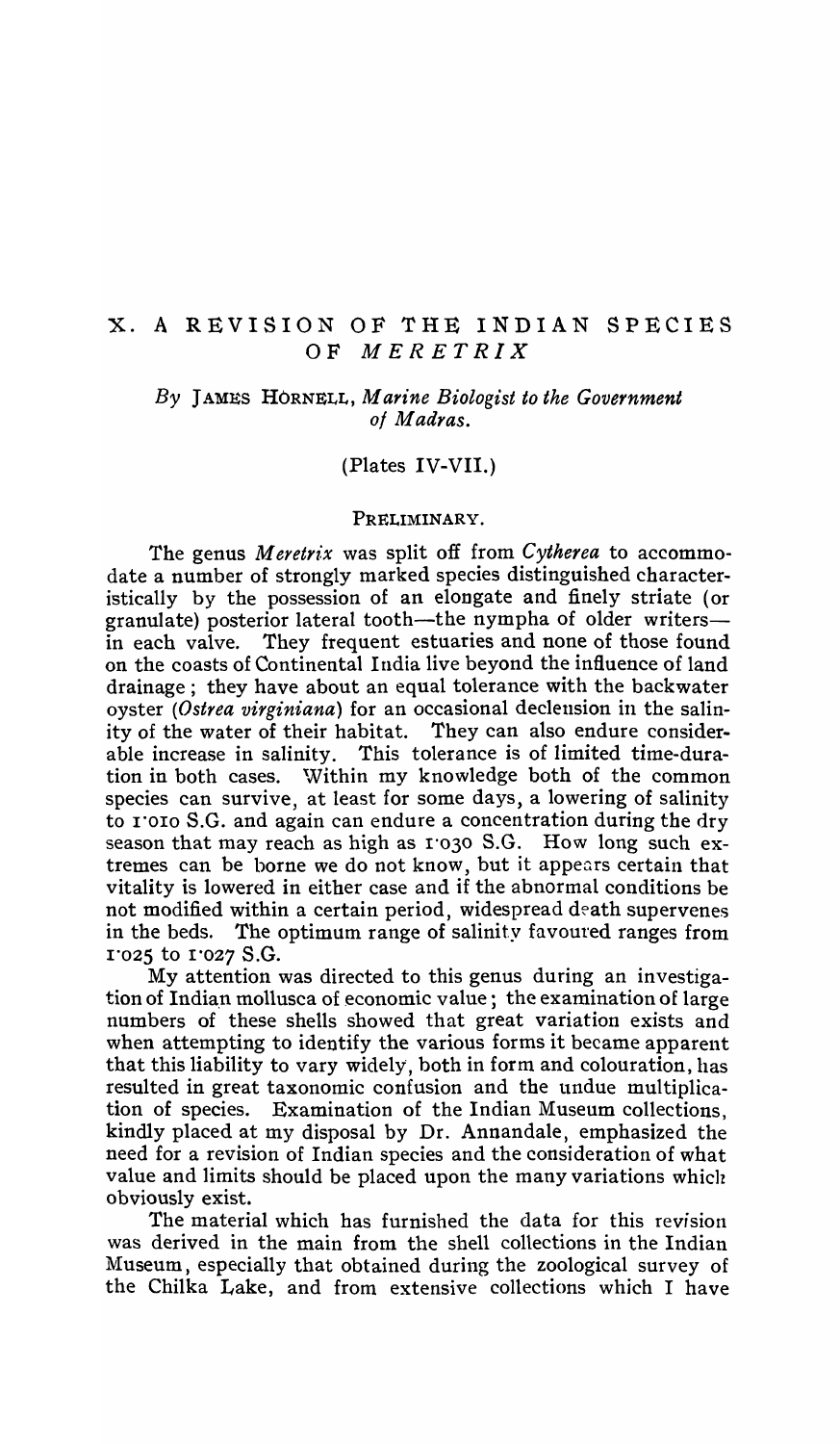made specially for this enquiry at Sonapur (Ganjam district), Pulicat Lake, Palk Bay, Tuticorin, and the Tambraparni delta, and from the prolific backwaters of the Malabar district where these shells flourish in greatest abundance.

The chief conclusions at which I have arrived are that no multiplicity of species exists; that there are indeed only three really good species of *Meretrix* living in the waters of Continental India, namely *M. meretrix, M. attenuata*, and *M casta*, and that while the two former exhibit great variation in colouration, they are remarkably stable in size and shape when mature, whereas the third species exhibits a marked susceptibility to the influence of environmental conditions, resulting in the production of numerous varieties and local races. The conditions in east coast backwaters being very different from those on the west coast, it results that the main varieties of *M. casta* are similarly divergent, those of the east coast being usually true to the type within narrow limits, whereas those of the west coast, even when living within the same estuary) may exhibit as many as three well-marked variations, connected by a host of intermediate forms, merging so insensibly into one another that it is practically impossible definitely to allocate many to one particular group.

Another notable fact brought out is the peculiar *discontinuity*  of distribution shown by one of the species (M. *attenuata*) and by one variety of another (M *casta* var. *ovum).* The former is known only from specimens from the Nicobar Islands and from  $Gwadar$ . on the Baluchistan coast; whereas in the case of  $M$  *casta ovum*, we find it  $(a)$  widely distributed in the backwaters of the west coast of India, and (b) on the west coast of the Malay Peninsula and in Arakan. What may be the explanation in the case of M *attenuata* we cannot at present say; possibly it is a decadent form once more widely distributed; if so, palaeontology may be able to assist. With regard to M *casta ovum* the similarity of climatic and physical conditions between the west coasts of India and the Malay Peninsula probably supplies the reason. Between these two localities lies the east coast of India, an area differing greatly in climate, particularly in rainfall, from either of the other two. Hence I believe that the formation of the varietal form is due to the influence of divergent environment. That in two widely separated localities, having however similar physical features and climate, a parallelism of form should be maintained by the variety is significant, and seems to be an instance where the influence of similar environment in the production of identical varieties is indicated.

The following key to the Indian species and varieties sum $marises my conclusions:$ 

### GENUS MERETRIX.

- 1. Pallial sinus very shallow and without an acutely projecting ventral horn.
	- A. Anterior cardinal tooth of left valve distinctly notched; size of shell large, usually attaining over 60 mm. in antero-posterior length.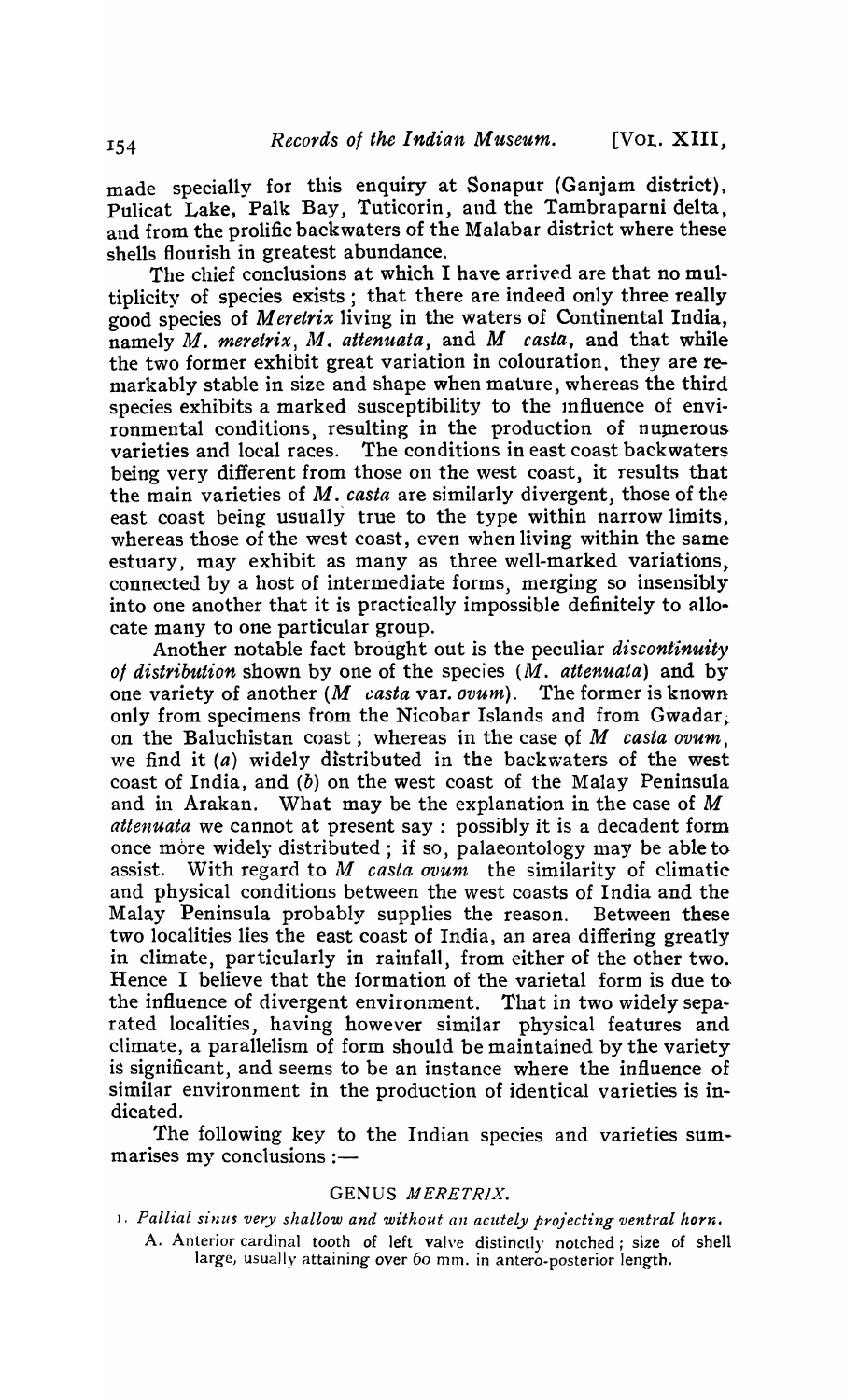|                                                                                    | Species.                                   | Characteristics.                                                                                                                                                                                                                                                                                                                                                                                                                                                                                                                                                                                                   | Sections.                                                                                                                              |
|------------------------------------------------------------------------------------|--------------------------------------------|--------------------------------------------------------------------------------------------------------------------------------------------------------------------------------------------------------------------------------------------------------------------------------------------------------------------------------------------------------------------------------------------------------------------------------------------------------------------------------------------------------------------------------------------------------------------------------------------------------------------|----------------------------------------------------------------------------------------------------------------------------------------|
| Valves trigono-<br>sub-orbicular.                                                  | Meretrix<br>$mer\acute{e}t$ rix<br>(Linn.) | Valves with or without obscure and $\lambda$<br>discontinuous broad rays; vulva $\{$<br>obscure, margin indefinite.<br>Valves without rays; vulva dark, ) 2. Var. im-<br>very conspicuous, with clean-cut $\}$<br>margin.<br>Colour uniform chestnut<br>$\ddotsc$<br>Valves rayed with <i>numerous</i> con-) 4. Var. auro-<br>tinuous bands of dark colour, some $\}$ ra, var. nov.<br>broad, others narrow.<br>Valves rayed with two wide brown ¿5. Var. mor-<br>bands, often incomplete.<br>Valves concentrically zoned either ) 6. Var. zona-<br>with solid or with zig-zag chevron- $\{$<br>shaped dark bands. | I. Type.<br>pudica<br>(Chemnitz).<br>3. Var. casta-<br>nea (Lam-<br>$arck$ ).<br>$\int$ phina(Lam-<br>arck).<br>ria (Lam-<br>$arck)$ . |
| B. Anterior cardinal tooth in left valve entire; length of shell usually less than |                                            |                                                                                                                                                                                                                                                                                                                                                                                                                                                                                                                                                                                                                    |                                                                                                                                        |
| $50$ mm.                                                                           |                                            |                                                                                                                                                                                                                                                                                                                                                                                                                                                                                                                                                                                                                    |                                                                                                                                        |
| Valves usual-<br>ly trigono-cord-<br>ate; sometimes<br>ovate to oblong.            | M. casta<br>(Chem.)                        | Shells large and ventricose, cordate;<br>without colour bands, except rarely<br>upon the umbones.<br>Shell ovate to oblong with or without<br>two obscure and often imperfect ra-<br>dial bands; hinges elongate; um-<br>nearly medium, curved<br>bones<br>straight inwards, usually eroded.<br>Shell corbiculiform; extremely thick; ) 3. Var. sat-<br>hinge short; teeth very stout. Sub- $\{ \text{para} \}$<br>fossil only.                                                                                                                                                                                    | I. Type.<br>2. Var.<br>$\lambda$ ovum<br>(Hanley).<br>$($ Preston $)$ .                                                                |

H\ *Pall£al sinus deep, almost semi-circular. 'with °a ventral /zorll ending* ill *an acute point.* 

|  | Valves sub-<br>$\left\{\n\begin{array}{c}\nM. \text{atten}\n\end{array}\n\right\}$ Shell concentrically zoned with $\left\{\n\begin{array}{c}\n1. \text{Type.}\n\end{array}\n\right\}$<br>meate.<br>Dunker.<br>Dunker.<br>Dunker.<br>On the umbones.<br>Shell strates are occasionally $\left\{\n\begin{array}{c}\n2. \text{Var. }\n$ |  |
|--|---------------------------------------------------------------------------------------------------------------------------------------------------------------------------------------------------------------------------------------------------------------------------------------------------------------------------------------|--|
|  |                                                                                                                                                                                                                                                                                                                                       |  |
|  |                                                                                                                                                                                                                                                                                                                                       |  |

# L. Meretrix meretrix (Linn.).

| 1758.        |              | Venus meretrix, Linn., Syst. Nat., 10th ed., p. 686.             |
|--------------|--------------|------------------------------------------------------------------|
| 1782.        |              | seu <i>impudica</i> , Chemnitz, Conch. Cab., Vol. VI, pl 33.     |
| 1835.        |              | Cytherea meretrix, Lamarck, Anim. sans. Vert., 2nd ed., Vol. VI, |
|              |              | p. 300.                                                          |
| 1835.        | , ,          | <i>impudica</i> , Lamarck, <i>ibid.</i> , p. 299.                |
| $, \, \cdot$ | , ,          | castanea, Lamarck, ibid., p. 299.                                |
| , ,          | $\bullet$    | zonaria, Lamarck, ibid., p. 299.                                 |
| , ,          | $\mathbf{r}$ | graphica, Lamarck, ibid., p. 300.                                |
| $, \, \,$    | $\lambda$ .  | morphina, Lamarck, ibid., p. 300.                                |
| 1864.        | $,$ ,        | graphica, castanea, zonaria, impudica, and morphina,             |
|              |              | Reeve, Conch. Icon., XIV, Cytherea, figs. 1, 6, 9, 10 and        |
|              |              | 12.                                                              |
| 1869.        |              | Meretrix meretrix, Römer, Monographie der Molluskengattung       |
|              |              | Venus, Linne, Band I, Sub-genus Cytherea, p. 27, pl.             |
|              |              | viii, all figs.                                                  |
| 1915.        | , ,          | casta, Preston (in part), Rec. Ind. Mus., Vol. XI, p. 300.       |
| ,,           | $\cdots$     | <i>ovum</i> , Preston, <i>ibid.</i> , p. 300.                    |
| 1916.        | $, \,$       | meretrix, Annandale and Kemp, Mem. Ind. Mus. Vol. V,             |
|              |              | p. 351.                                                          |
| 1916.        | $\cdots$     | ovum, Annandale and Kemp, ibid., p. 352.                         |
|              |              |                                                                  |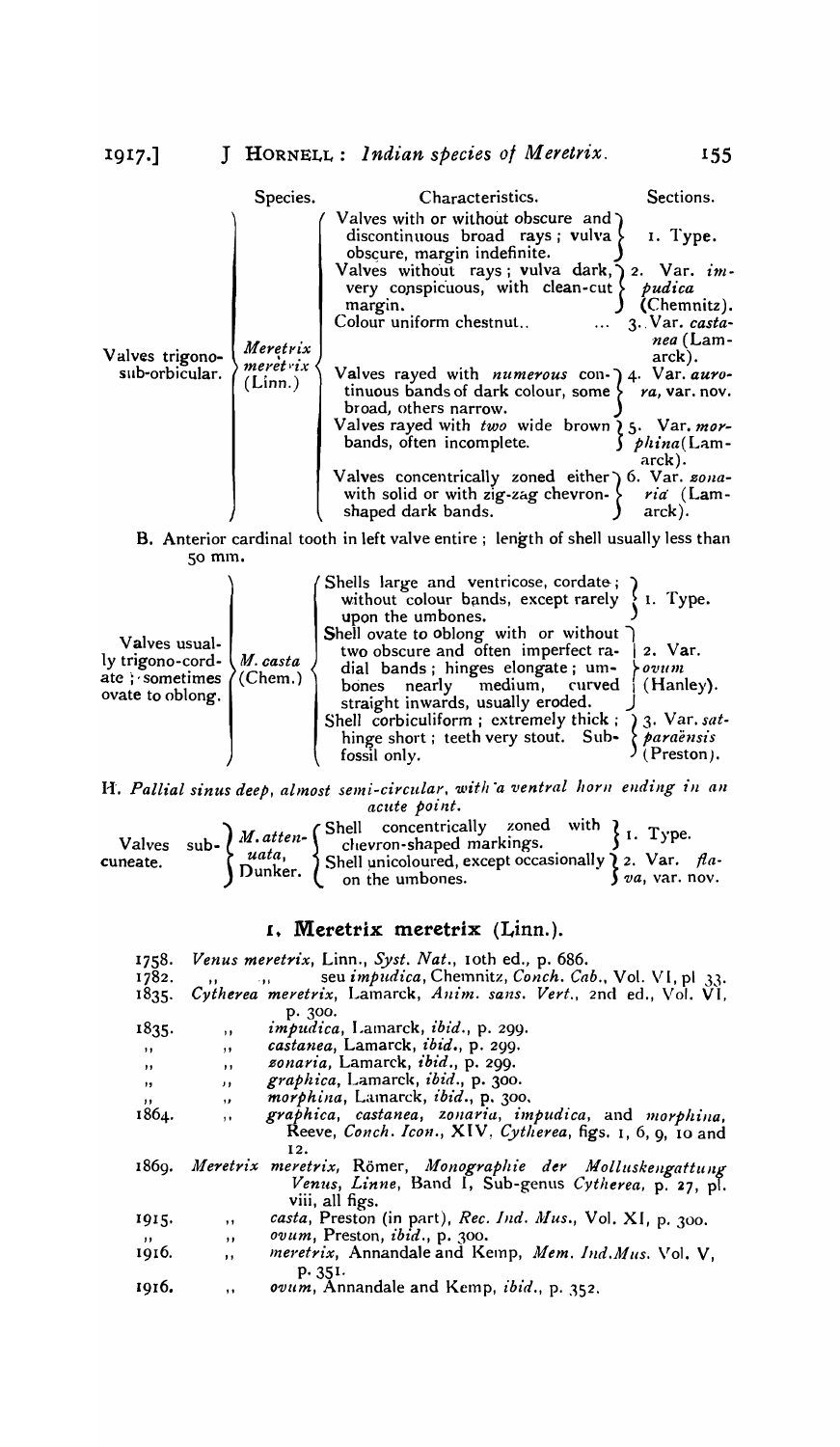This species is easily distinguished from  $M$  *casta* and its varieties by the greater superficial dimensions of its valves when fully grown, by its less ventricose and more compressed form, particularly marked in young specimens, and by the delicacy and comparative weakness of the hinge region. Apart from these differenees, an unfailing distinction is found in the form of the anterior cardinal tooth of the left valve. In *M meretrix* this tooth has the summit distinctly notched, recalling in some degree the bifid form characteristic of *Tapes;* in M *casta* it is invariably entire. Apart from colouration, this species is remarkably stable in form and general proportions; how it could be confounded with M. *casta*  and *M. casta satparaensis* by Preston is difficult to understand. That it was, is shown by reference to the specimens identified by this authority now in the Calcutta Museum and by reference to the article cited above, where Preston gives the size of one individual as  $73 \times 67$  mm., a size never attained by *M. casta*, whereas these are the normal adult dimensions in the case of M. *meretrix.* 

*Outline and size 0/ the valves.* The valves are sub-trigonal and vary from a broadly cordate to a sub-orbicular form, the anterior angle being always well-rounded while the posterior is distinctly but bluntly angular. It is exceedingly difficult to describe in words the form of the shell in the different species and varieties of this genus sufficiently clearly to convey an adequate comprehension of the differences between them. Hence reference must be sion of the differences between them. made to the figures which accompany this note. The dimensions of the shell attained by M *meretrix* when fully grown are remarkably constant; the largest noted (Tuticorin) is  $77 \times 65 \times 42$  mm. thick; others from the same locality measure  $77 \times 64 \times 41$  mm. thick and  $74 \times 65 \times 40$  mm, while three from the outer channel of the Chilka Lake measured respectively  $73 \times 67$  mm. (M. 9582/2),  $68 \times 60\frac{1}{2}$  $\times$  42 mm. (M. 9762/2), and 65  $\times$  58  $\times$  40 $\frac{1}{2}$  mm. (M. 9763/2). The average of size at full maturity for the valves appears to range from 58 to 60 mm. in depth by 65 to 70 mm. in length. Shells of these dimensions are those most commonly found when collecting; the animal at this size has reached its limit of growth and this again coincides closely with the age~limit of its life. Having spawned after attaining this size, its vitality appears to ebb and I have noted the death of large numbers at Tuticorin after the September spawning; during October the sand fiats in the lagoon are thickly dotted with dead and gaping shells of full-grown size. It is noteworthy that small and medium-sized dead shells are conspicuous by their absence, although 1i ving individuals are present in their usual numerical proportion beneath the surface of the sands. The average ratios between length, depth and thickness as deduced from the average of 20 large and medium-sized individuals from 8 localities is 100 to 85.56 (depth) and 57.89 (thickness).

*Colour varieties.* Of the various colour varieties, the three principal (apart from the type), *viz. impudica, castanea* and aurora. are all of very definite and stable colouration, and so well defined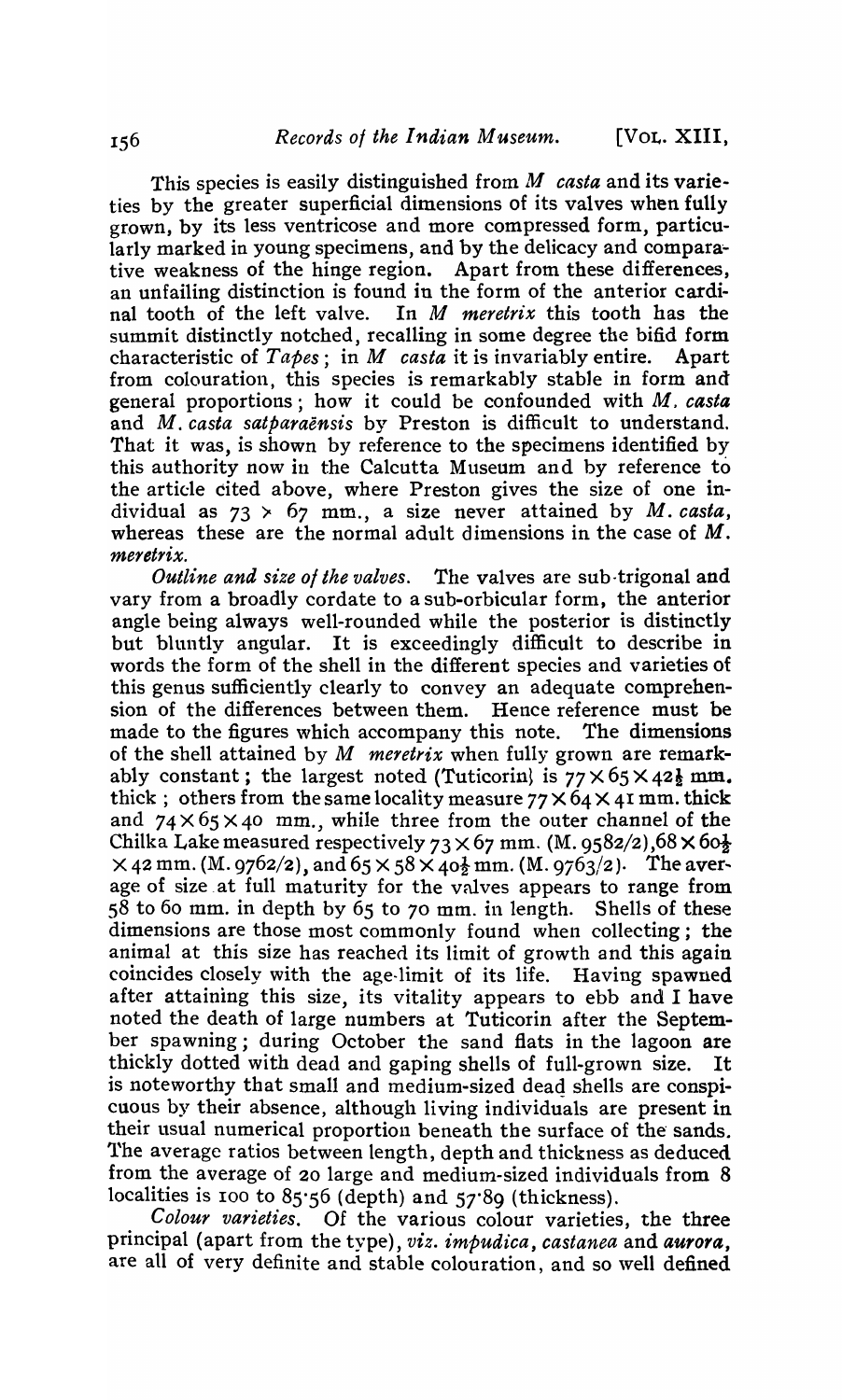in their respective markings that unless one has opportunity to examine a large number of individuals from one locality where the various colour forms are present, it can readily be understood how Lamarck and others came to make separate species of simple colour varieties. As long ago as 1835, Deshayes and Milne-Edwards pointed out that Lamarck was in error in doing so in regard to what are merely colour varieties of the large species of *Meretrix*  which Linnaeus termed *Venus meretrix.* 1'hey pointed out that in any extensive collection of the large species of *Meretrix* gradations can be readily traced between Lamarck's species. To quote their own words:-

" On nous demandera sans doute sur quoi nous nous fondons pour faire de tels changements, et nous répondrons sur l'observation: en examinant en effet un grand nombre d'individus parmi lesquels se trouvent toutes ces espèces de Lamarck, nous avons trouvé à la charnière et l'impression palléale des caractères spécifiques constants, et de plus nous avons vu de nombreux passages entre les variétés. Dans quelques individus, nous avons même observé sur une seule coquille les dispositions de couleurs d'après lesquelles Lamarck avait fait deux espèces."

This conclusion is undoubtedly correct for even in the case of var. *impudica*, where in the vast majority of cases there is no difficulty in separating at a glance this variety from the type, there are occasional individuals where an intermingling of the colour designs proper to *impudica* and the type bridges the gap; others show hybrid markings- connecting with varieties *morphina* and zonaria.

The least emphatic of the colour varieties is that which I term *morphina.* Occasionally a shell well-marked with two distinct rays is found, but the variety has none of the stability of *impudica*  and *aurora* and gradations to the type and to the var. *impudica*  are so frequently met with that it scarcely deserves to be treated separately; true *zonaria* is seldom seen in specimens from any Indian locality, but among immature shells ofvar. *impudica,* individuals are often to be found with well-zoned bands coinciding with Lamarck's description and the figures by Römer and by Reeve of *Cytherea zonaria;* Lanlatck's vat. *graphica* is also very rare in India and may, I consider, be fused with *M zonaria.* 

Habitat *and distribution*. M meretrix has a restricted and most definite habitat. It is purely an estuarine and backwater species, never found to my knowledge in the open sea. Its home is in the sands adjacent to the main channels leading from backwaters to the sea. It lies buried in a shallow burrow or pit with only the extreme posterior point projecting above the surface when the tide is in, covering these sand flats. At low tide when the sands are uncovered it withdraws entirely below the surface and is then most difficult to locate.

When young this *Meretrix* is extremely active, preferring to live in estuarine sands swept by rapid currents. 1'he foot is large and very muscular  $;$  by a variety of movements it is able to make its way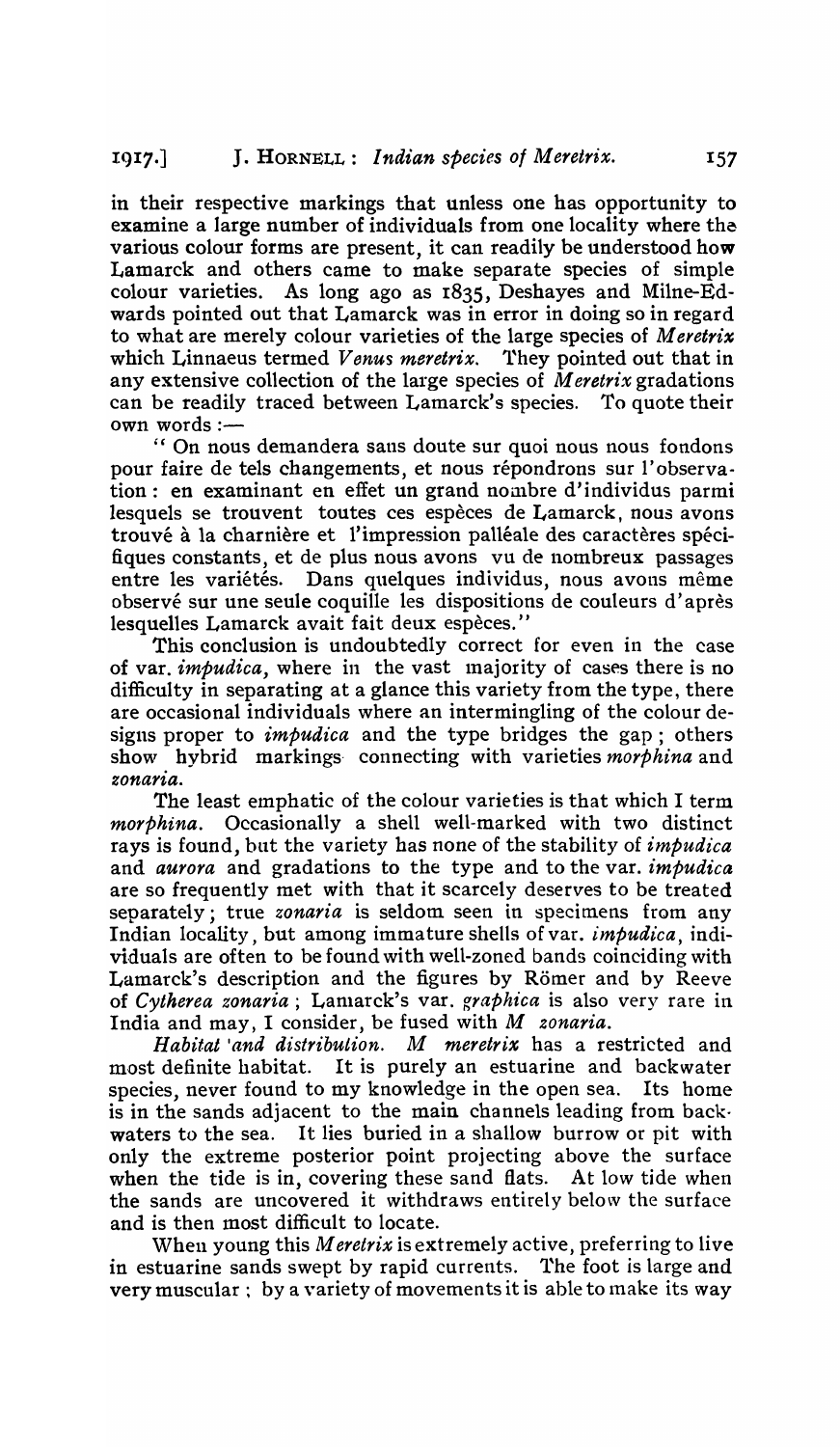rapidly over or through the sand and so is able to recover its position and foothold whenever dislodged from its temporary burrow. Its favourite mode of progression is to protrude the foot considerably, bend it into a deep curve with the point pressed against the sand close to the shell, then by suddenly straightening the foot the shell is jerked in the opposite direction. By a variation of the movement it can also throw its shel1 over upon the opposite valve.

With increase of size, individuals gradually move to more sheltered sands and become sluggish and sedentary in their habits.

Spawning occurs about the beginning of September at Tuticorin; probably also about May.

It is common in the outer channel of the Chilka Lake; in the Cuddalore estuary (S. Arcot), at the entrance to the Silavathurai Lagoon, Tuticorin, in the delta of the Tambraparni and near the mouth of the river at 'Tellicherry in Malabar. I have also collected it in the sub-fossil condition from shell-pits in the Surla swamps of the Sonapur backwater, Ganjam, and from the subfossil shell strata at Korampalam, Tuticorin; there is little doubt that it lives at the mouths of the majority of estuaries and backwaters in Southern India. The type form and the variety *im*pudica, both pale in colouring, are about equally common at Chilka and Tuticorin, *i.e.* on the East Coast. In the Tellicherry river the dark-coloured heavy-rayed variety *aurora* is the only form seen.

In addition to the foregoing, numerous examples of this shell from other localities are present in the Indian Museum collections submitted to me for identification; the particulars are as  $follows:$ 

Tavoy Coast, Burma  $(M. 398)$ . II shells, comprising 6 of the type, 1 of var. *impudica, 1 var. castanea, 2 var. sonaria* and *I var. morphina.* 

:\1alacca (1\L 10487/2). All of type form. .

Arakan  $(M. 10851/2$  and M.  $10855/2$ . 5 of var. *impudica*, and I small one of type form.

False Point, Orissa  $(M. 10845/2)$ . 2 small specimens.

Trincomalie, Ceylon (M. 108~2/2). 5 of var. *castanea,* I of var. *impudica.*   $e$ .) Andamans (M. 10858/2). One fine example of var. *impudica.* There appears to be some doubt as to the origin of this shell as this is queried upon the label.

Bombay (M. 10836/2). 5 shells comprising 3 of var. *impudica*, 1 of var. *castanea,* and 1 of the type form.

### $(a)$  Type.

### (Plate V, fig. 13.)

#### 1835. Cytherea meretrix, Lamarck, Anim. sans. Vert., 2nd ed., Vol. VI, p. 300.

By removal of all forms distinctively or peculiarly coloured, we get a numerous residue which may be considered as representing the generalised central form, the type assemblage of the species. When the periostracum is present, the ground colour varies usually from a pale to a dark grey; frequently as at Chilka Lake it is of a pale straw colour, at others a light rufous yellow. This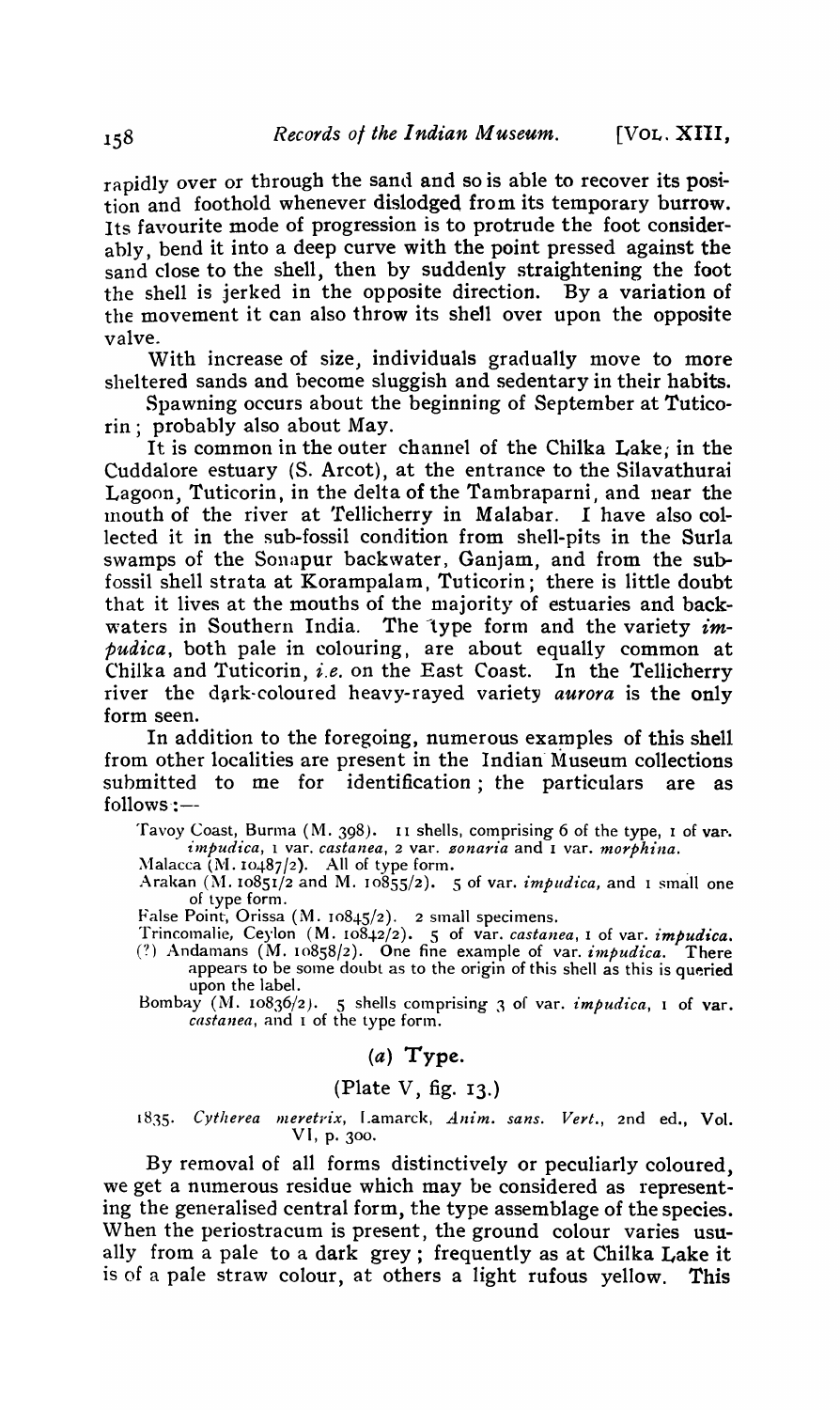general colour is modified considerably in the majority of individuals by raying, zoning and staining upon the shell substance in the umbonar region, and by a more or less extensive and welldefined dark area on the upper posterior portion of the shell, where it often forms a lanceolate blotch termed the vulva by Lamarck. The colour of this area varies from a dark cloudy olivaceous brown to a livid purplish brown, exhibiting much variation in tint and in intensity. In all cases in the type the edges of this patch are indefinite, merging insensibly into the adjacent ground colour, which is usually rather darker than the remainder of the shell.

In many individuals the umbones are minutely spotted with pale brown, seen only with the aid of a hand lens. There may also be concurrently a couple of narrow divergent and usually discontinuous brownish rays. These are sometimes well defined and conspicuous and may be composed of short straight bats or of minute chevrons. This umbonar raying seldom extends further than half an inch from the hinge; beyond that distance the raying either disappears, or in colour variety *morphina* is continued as two dull and usually diffuse broad bands, having the appearance of a stain within the substance of the shell, rather than surface markings as in the case of the colouring upon the umbones. These distal bands are most variable; sometimes they form two broad fairly welldefined bands reaching to the ventral margin; more frequently they are discontinuous and form blotches having only a vague radial arrangement; often they are entirely wanting.

In yet another series of colour variations there is distinct concentric zoning of the umbonar region. This may or may not occur in individuals with spotted and rayed umbones; there is infinite variety in these combinations. The zones are usually formed by the alternation of very narrow chestnut or livid tinted zones with grey or yellowish ones.

Römer was of opinion that Lamarck's C. *impudica*, as represented by the form shown in Römer's figs. *I-Ic*, pl. viii, of a pale coloured shell with a dark vulva *having sharply defined margin*  and without decorated umbones, should be regarded as the true colour type of Linnaeus' *Venus meretrix*. He considered Lamarck's C. *meretrix* to be a closely connected variation of the type. Taking Römer's pale type and Reeve's C. *impudica (loc. cit.* fig. 10, pl. iii) with similar vulva and bold chevron-shaped umbonar markings as representing two colour designs common to the form, Römer claims these to connote the central or true type. I am convinced after examining several hundred specimens that this view is incorrect. By far the greater number, usually slightly over 50 per cent. (cf. next paragraph), are of quite different colour scheme, characterized by a pale indefinite tint with dark vulva *fading gradually at its margin into the ground colour* and with the umbones generally minutely dotted with brownish yellow: the variety coloured as in Reeve's figure of C. *impudica* is much less numerous, averaging not more than 25 per cent. of the total number. Hence it is more reasonable and convenient to constitute the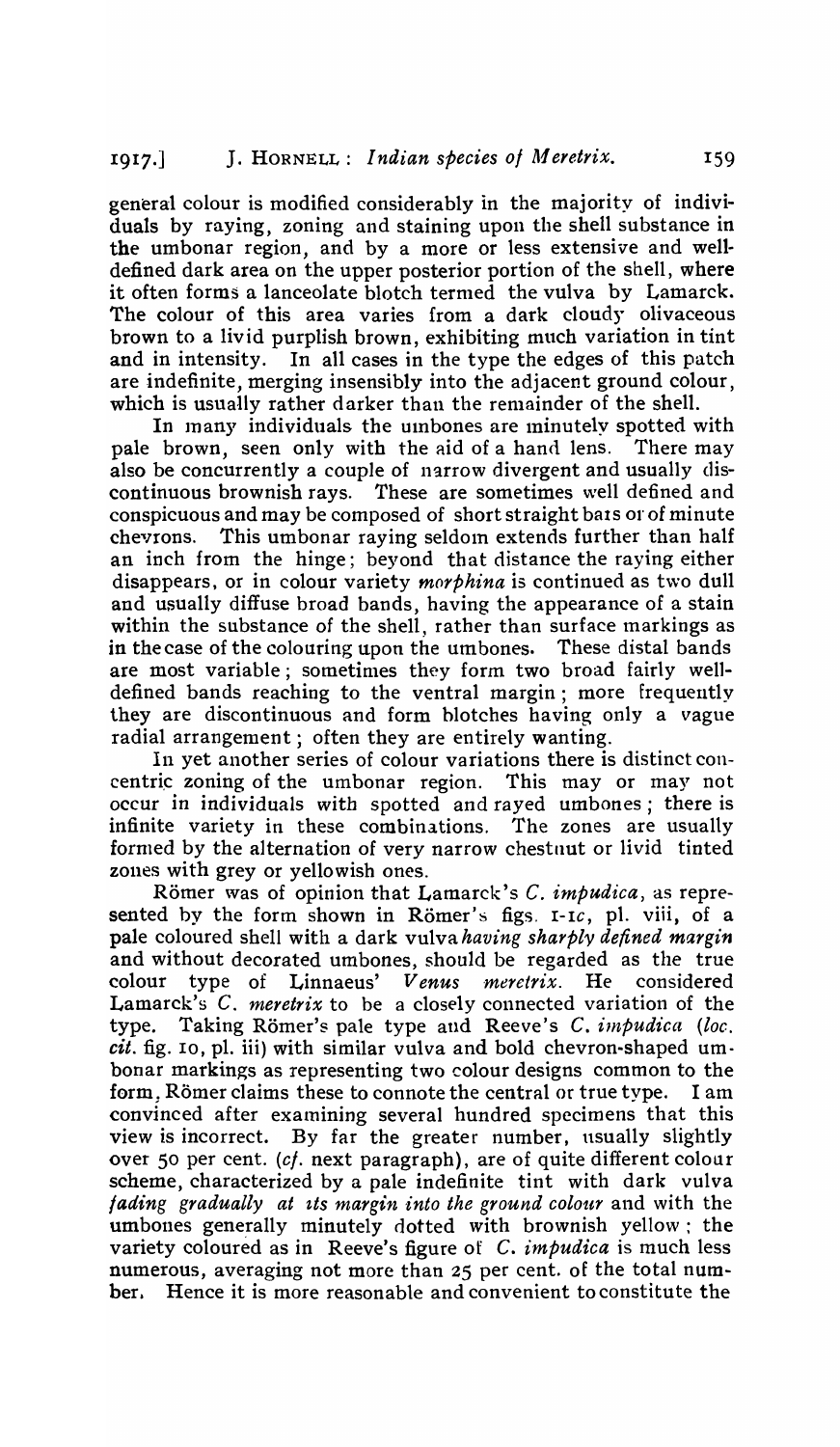[VOL. XIII.

former group as the type and the latter as a variety, especially as there is nothing in Lamarck's description to contradict this. 14'urther, Romer's figs. I to *Ib,* pI. viii are not even typical of the *impudica* variety in India, although they agree exactly with Lamarck's description. They evidently represent a pale and comparatively rare variation of the true *impudica* of which Reeve's figure, though coarse, is a better rendering.

The type form is particularly plentiful in the Tuticorin lagoon. Out of 117 adult individuals examined therefrom. 65 belong to this group, 22 to the closely related var. *morphina*, while 29 belong to variety *impudica*, one only to variety *castanea* and none to var. *aurora;* while of 32 large specimens from the' Tambraparni delta, exactly half belonged to the type form with 8 to *morphina* and 8 to *impudica.* Among 17 from the Chilka Lake, the majority (9) were of the *impudica* variety, and only 4 out of the whole lot were of the type form. The four remaining Chilka individuals consisted of two var. *morphine*, one most typical and very beautifully rayed, the other obscurely rayed, and of two bridging the differences between varieties *impudica* and *morphina;* both showed the typical sharply defined *impudica* vulva, together with two well-marked radial bands of the *morphina* type. A notable feature among the Chilka and Tuticorin shells is the frequency with which the *impudica* variety shows conspicuous chevron-shaped markings, boldly painted on the umbonar region as shown in plate vii, fig. 39. Also from Arakan, 'favoy (Burma), Malacca, and Bombay.

Of the shells from Tellicherry and Trincomalie, none belonged to the type, all being variety *aurora* in the former case and chiefly to *castanea* in the latter.

# (b) Variety impudica (Chemnitz).

(Plate V, figs.  $14 - 18$ ; plate VII, figs. 39 and 40.)

| 1782. | Venus meretrix seu impudica, Chemnitz, Conch. Cab., Vol. VI, pl. 33.<br>1835. Cytherea impudica, Lamarck, Anim. sans. Vert., 2nd ed., Vol. VI, |
|-------|------------------------------------------------------------------------------------------------------------------------------------------------|
|       | p.200.                                                                                                                                         |
| 1861. | ", "Reeve, Conch. Icon., XIV, Cytherea, pl. iii, fig. 10.                                                                                      |
| 1915. | Meretrix ovum, Preston, Rec. Ind. Mus., Vol. XI, p 300.                                                                                        |
|       | 1916. Meretrix ovum, Annandale and Kemp, Mem. Ind. Mus., Vol. V,                                                                               |
|       | p. 350.                                                                                                                                        |

This is the variety by far the most abundant on the coasts of India. The periostracum is normally a pale grey colour, rarely pale cream or yellow; when removed, the shell appears porcelain white, except in the postero-dorsal region where the dark coloured lanceolate area, the vulva, occurs. This varies from very deep blackish brown to a more frequent bluish grey of varying intensity. Although albino individuals devoid of vulva and of umbonar marks are sometimes met with in the Chilka Lake, normally the vulva is well marked with sharply defined margin. The great majority of individuals show considerable decoration of the umbones; this most frequently takes the form of conspicuous chevron-shaped markings either arranged in zonar manner or limited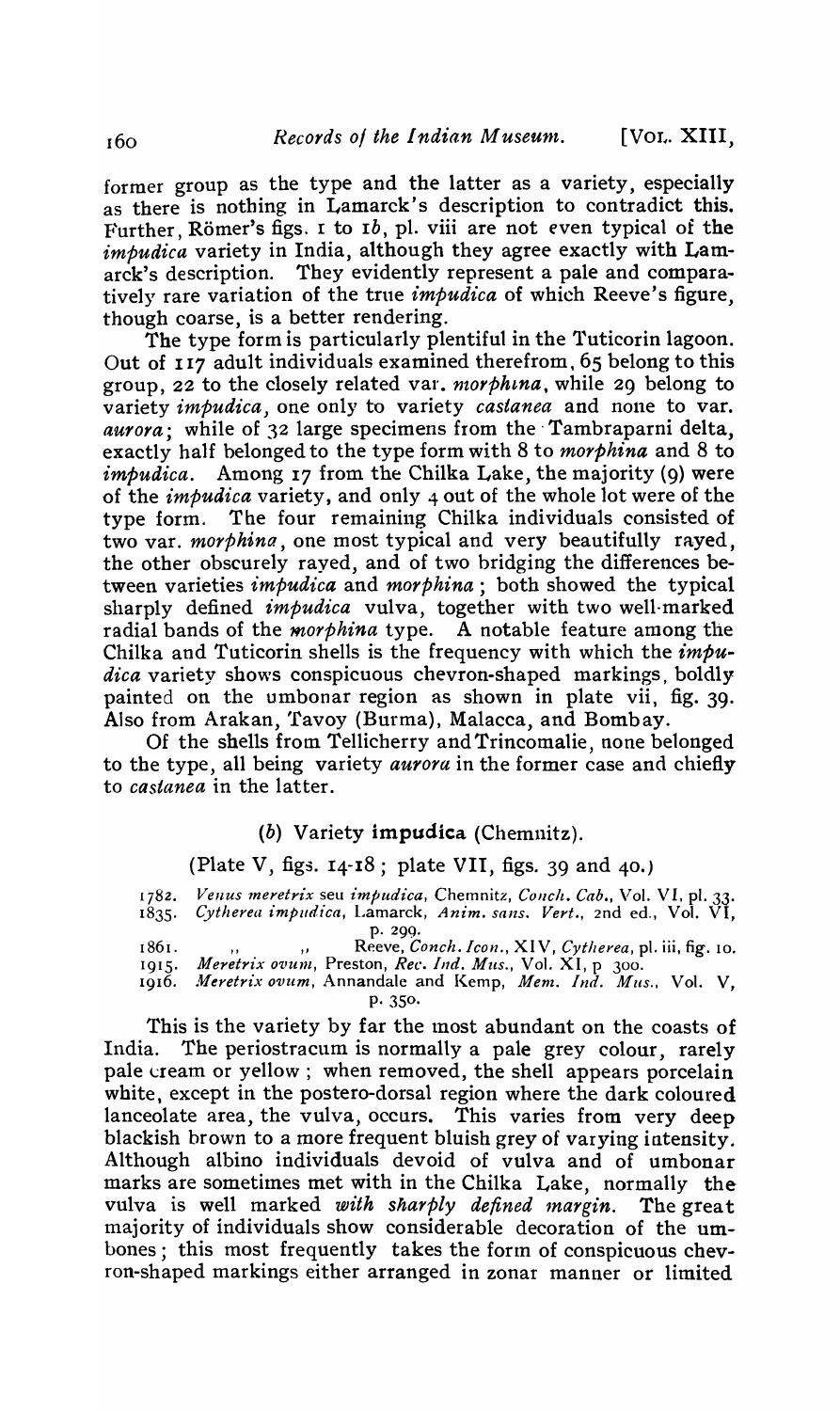to two short radial lines. These markings are much more conspicuous in *impudica* than are the umbonar dots and rayed marks of the type. Fig. 39 shows a well-marked example of the zone pattern, while in fig. 18 we have a rare combination of the *impudica* colour scheme of clearly defined vulva with the discontinuous rayed blotching seen frequently in var. *morphina.* Young individuals of  $15$  to  $18$  mm. in length are frequently much decorated with dark chevron markings, such as are depicted in figs. 14 to 17. pI. V Such conspicuously marked individuals are common in the outer channel of the Chilka Lake. They were incorrectly identified as M *ovum* by Preston.

*Localities.-Common* in the outer channel, Chilka Lake (A *nnandale* and *Kemp);* in the sands immediately within the mouth of Silavathurai lagoon. Tuticorin, and in the delta of the Tambraparni, Tinnevelly district  $(J \ H)$ . A sub-fossil valve from Surla shell-pits, Ganjam. Also Tavoy (Burma), Arakan, Trincomalie (Ceylon), Bombay and? Andaman Islands; all in the Indian Museum collection.

*Dimensions.*—The largest Chilka specimen measures  $65 \times 57\frac{1}{4}$  $\times$  40 mm., while the largest of the Tuticorin ones is 74 $\times$ 64  $\times$  40 mm.

#### $(c)$  Variety castanea (Lamarck).

#### (Plate IV, fig. 12.)

1835. Cytherea castanea, Lamarck, Anim. sans. Vert., 2nd ed., Vol. VI, p. 299.

*1906. Meretrix castanea,* Standen and Leicester in *Ceylon Pearl Oyster Fisheries*, Pt. V, p. 293.

Distinguished from al1 other varieties by its uniform brown or chestnut colouration; the vulva is not sharply demarcated, but the colouring in this region is usually darker than over the rest of the shell. There are no definite umbonar markings to be made out. On some shells an obscure and irregular zoning can be observed due to some of the growth zones being darker in tint than adjoining ones.

This is a well-marked variety seemingly of rare occurrence as I have found a single specimen only at Tuticorin and another in the Tambraparni delta, while out of the whole Indian Museum collection of *Meretrix*, nine only are of this colouration. Of these latter two (No. 4788) are labelled Indian Ocean, one is included in a collection of II shells (M. 398) from the Tavoy Coast, Burma. another (M. 10836/2) is from Bombay, while so many as five  $(M. 10842/2)$  are from Trincomalie, Ceylon. Standen and Leicester also report this variety from Trincomalie and Tampalakam, so it would appear to be relatively more abundant there than in any other locality. Reeve records it from China and the Philippine Islands.

*Dimensions.-The* largest individual seen (Ind. Mus. colI. No. 4788) measures  $68 \times 61 \times 42\frac{1}{2}$  mm. Five other large specimens measure respectively  $:$   $-$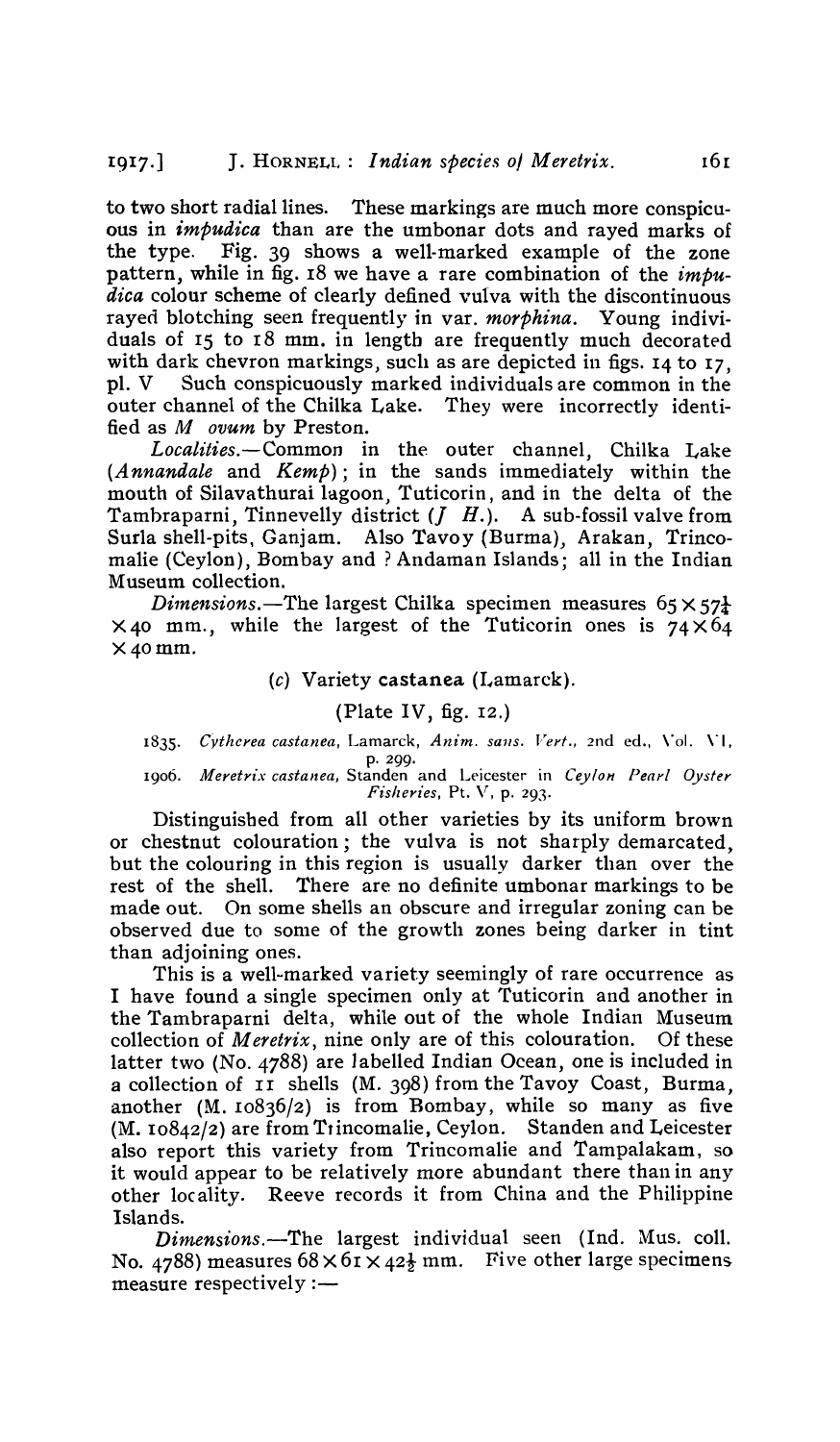*111illimetres.* 

Trincomalie  $(M. 10842.2)$ Tavoy  $(M. 398)$ Bombay (M. 10836/2)  $64 \times 55 \times 39$  $60 \times 53\frac{1}{2} \times 36\frac{1}{2}$  $\sqrt{59\frac{1}{2} \times 50\frac{1}{2} \times 33}$  $49 \times 42\frac{1}{2} \times 31\frac{1}{4}$  $55\frac{1}{4} \times 47\frac{1}{4} \times 31\frac{1}{4}$ No. 4788 *(ut sup.)* 

*Respective Ratios.*   $=$ 100 to 85.94 to 60.94  $=$  100 to  $89.17$  to  $60.83$  $=$  100 to 84.87 to 55.46  $=$  100 to 86.73 to 63.78  $=$  100 to 85.52 to 56.56  $=$  100 to 89'71 to 62'50

Average of ratios

 $=$ 100 to 86.99 to 60.01

# (d) Variety aurora, var. nov.

# (Plate IV, figs. 9-1I.)

This is a strongly marked colour variety which rises to the importance of a local race in Malabar in the estuaries of the Anjarkandi and Tellicherry rivers, Tellicherry. The colouring con sists of continuous bands of varying width and number radiating from the umbo to the ventral margin. The primitive number of these radial bands appears to have been two, as this agrees with the number of vestigial bands seen in other varieties of M mere*trix* as well as in certain varieties of M *casta*; also because the banding system in many shells can be resolved into two band groups representing the two original bands. In such (figs,  $9 \& 10$ ) the two original bands become very wide as they approach the ventral margin, and in addition a number of narrow non-widening rays are intercalated in the space between the two great rays. From this well-defined pattern we pass to shells where the whole surface is covered with closely set rays. The colour of the latter is dark purplish brown when the periostracum is present, otherwise it is duller and more livid in tint. Internally these shells are yellowish beyond the pallial line ; within this they have a pale pinkish tinge when quite fresh. Like so many other coloured shells, all the species of Meretrix fade considerably with time and exposure to light and this must be allowed for when examining shells from an old collection. Sometimes young individuals of var. *morphina* show a suffused pinkish tinge in the substance of the shell and it is probably from such a stock that *aurora* has been derived.

Occasionally a broadly-rayed large specimen of *M. casta* var. *ovum* shows raying and a general superficial resemblance to *aurora,*  but the absence of a pink colour within, the acuter posterior angle and the absence of a bifid anterior cardinal tooth in the left valve are clearly-cut distinguishing differences.

The largest of the Tellicherry specimens is 55 mm. long by 49 mm. deep; the majority average  $44 \times 39 \times 26\frac{1}{2}$  mm., equivalent to the ratios of 100 to  $88.64$  to  $60.23$ .

### (e) Variety zonaria (Lamarck).

*1835. Cytherea zonaria,* Lamarck, *Anim. sans. Vert.,* 2nd ed., Vol. VI, P·299·

<sup>"</sup> *graphica*, Lamarck, *ibid.*, p. 300.<br>Reeve, Canch Ican

1964. " Reeve, *Conch. Icon.*, XIV, *Cytherea*, pl. i, fig. 1.

162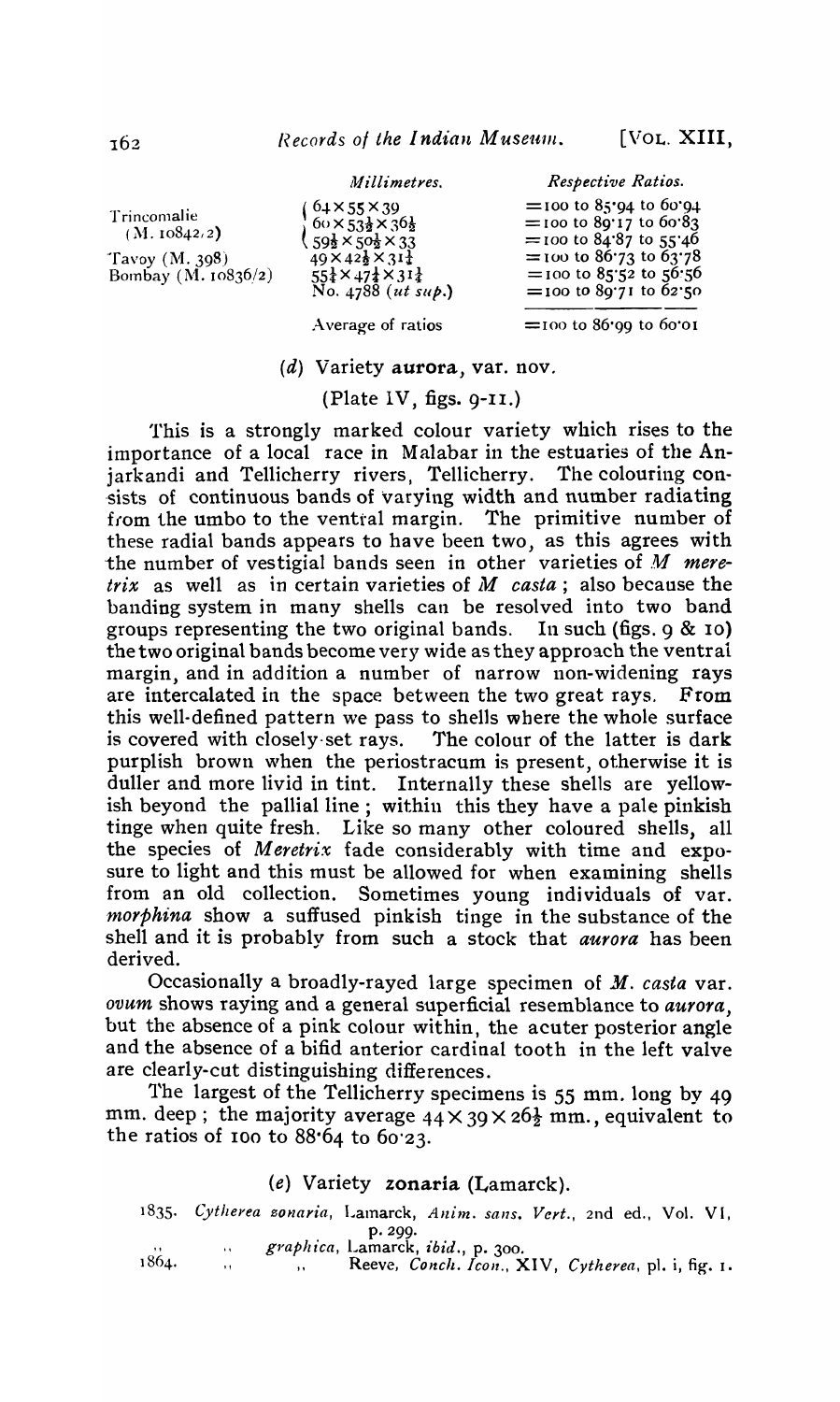1864. *Cytherea sonaria*, Reeve, *ibid.*, pl. iii, figs. 9a and b.

1869. " *meretrix* var. *sonaria,* Romer. *Monog. dey Molluskengatt.*  Venus, Band I, sub-gen. Cytherea, pl. viii, fig. *Ie. (non Römer's graphica*, which I consider to pertain to the type form).

Lamarck's *zonaria* and *graphica* intergrade to such an extent that it is often impossible to differentiate between them, hence as they are nt best merely colour varieties they are better merged into a single group. The main characteristic is that the more conspicuous markings form a zonal pattern characteristically of concentric rows of zig-zag lines, or more rarely, and this only in immature individuals, of concentric brown bands often broken and incomplete. In all cases these markings tend to be suppressed with increasing age.

 $(f)$  Variety morphina (Lamarck).

(Plate IV, figs.  $5-8$ .)

1835. Cytherea morphina, Lamarck (in part), Anim. sans. Vert., 2nd ed., Vol. VI, p. 300.

1864. ? *Cytherea morpkina,* Reeve, *Conch. Icon.,* XI\, *Cytherea,* pI. i\·, fig. 12.

1869. Meretrix meretrix var. *morphina*, Römer, Monog. der Molluskengatt. *Venus,* Band I, pI. viii, fig. Ig.

This is, I consider, a variety so indefinite in its markings that it might well be suppressed, and included under the type form. However, as its main character, which I consider to be the presence of two narrow divergent dark radial bands extending from the umbo to the ventral edge, is sometimes distinctly shown, I retain it for convenience to include all shells marked more or less clearly with two radial bands of dark colour. As the posterior margin (vulva) of the shell is sometimes darkly tinted, the shell then appears to be marked in a triradiate manner, which explains why Lamarck put *Venus triradiata*, Gmelin, as probably synonymous. Usually the ground colour of this shell when denuded of its periostracum is either pale or dark grey, but occasionally the shell is tinted yellowish or orange pink and such shells agree fairly well with Reeve's description: " ash white and orange flesh colour radiately tinged with violet, especially on the posterior side." Strangely enough Römer considered Reeve's *morphina* to belong to var. *graphica* which in the absence of zig-zag markings would cause confusion.

### 2. Meretrix attenuata, Dunker.

1858. Meretrix attenuata, Dunker, *Beschreibung und Abbildung neuer* oder wenig gekannter Meeres-Conchylien, P.53, t. XVII, figs. 7 -9· Romer, *Monog. der Molluskengattung Venus*,<br>Band I, sub-gen. *Cytherea*, p. 36, t. x, tig. 4. 1869. "

The two specimens (Nos. 4865 and M. 10833/2 of the Indian Museum collection) from the Nicobar Islands, and the larger one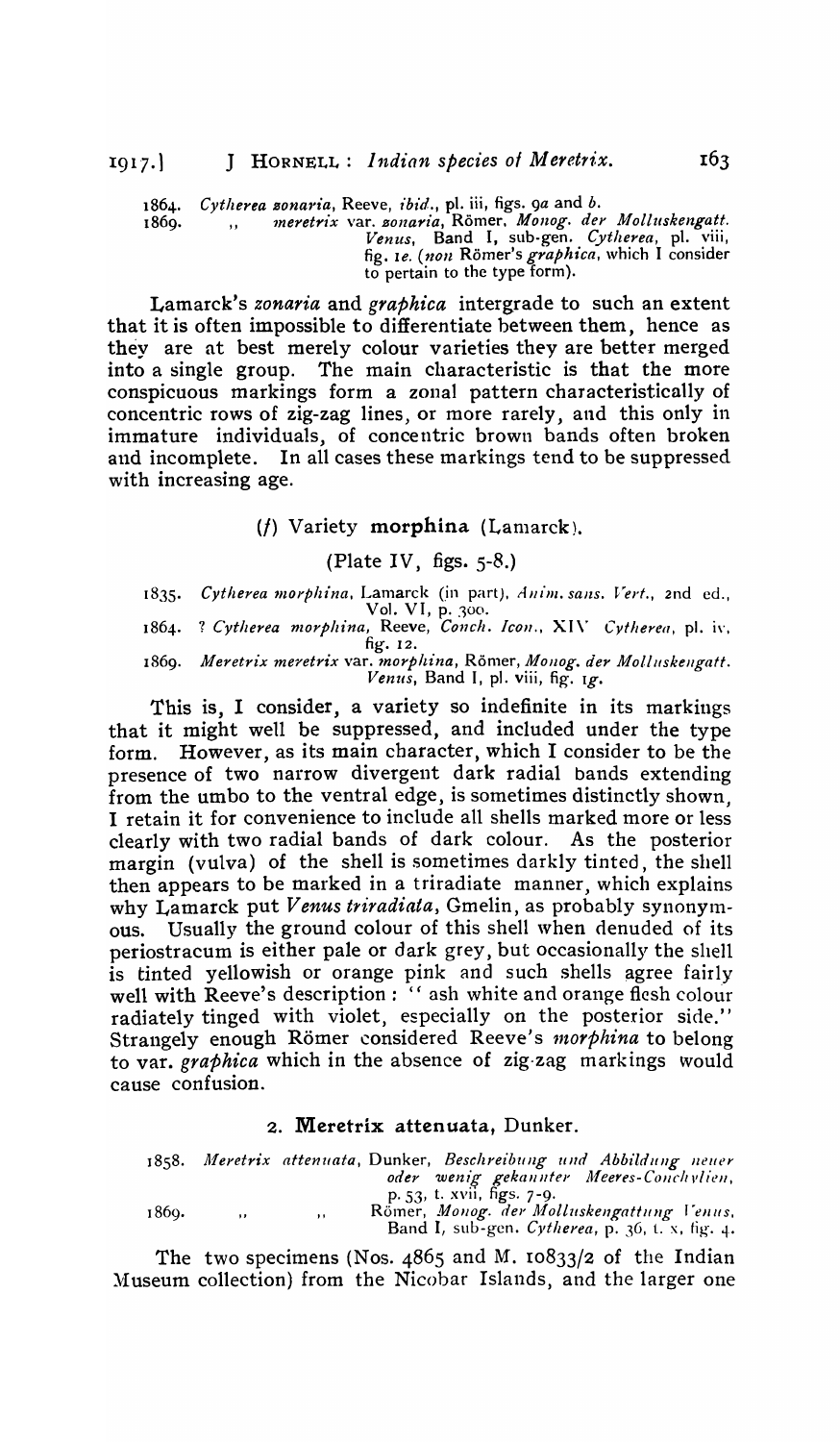(M. 10857/2) from Gwadar, Baluchistan, which have come under my notice, show this species to be a most interesting link between the species inhabiting the estuaries of continental India and those from further east, notably the giant Japanese *Meretrix* called "Hamaguri," M. *lusoria* (Chemn.). The true Indian species, except in the extreme forms of *M. casta ovum,* tend to assume shortness in the antero-posterior axis and incline either to a cordate or to a sub-orbicular outline. In  $M$ . *attenuata*, on the other hand. In M. *attenuata*, on the other hand, the shell is very definitely produced posteriorly into an acute angle, giving the shell a distinctly subcuneate outline, emphasized by the straightness of the sharply declivous margin between the hinge and the posterior extremity. In this elongation and straightness of the upper posterior margin *M attenuata* approaches the large Japanese species, which however is considerably more elongated. These two species agree in nearly every detail of the hinge region; in both the anterior tooth is inserted on a shelf set at an angle of about 45 degrees to the ventral edge of the main hinge plate. No such great obliquity occurs either in *M. casta* or *M. meretrix*. Further, although the anterior cardinal tooth both in M. *attenuata* and the Japanese species is marked by a very slight striation on the apex, this is so obscure and weak as not to be observable except under a lens of considerable power; there is no approach to the sub-bifid form seen in *M. meretrix.* 

This species is so rare in collections that the three specimens possessed by the Indian Museum deserve careful attention, especially as Dunker and Römer appear to have based their diagnosis upon a single specimen of unknown origin.

The smaller of the two Nicobar specimens agrees in almost all particulars with the describeq form and is almost of the same size, its dimensions being  $53 \times 43 \times 25$  mm. against Dunker's  $59 \times$  $40\frac{1}{2} \times 25$  mm. The colouration is almost identical with that of Dunker's and Römer's figures, the shell being covered with concentric bands or zones of broken chevron markings of a chestnut tint that remind one of the *graphica* form of var. *zonaria* in *M meretrix.* The periostracum is thin, somewhat dull and olivaceous yellow. Internally the shell is white with violet staining along the posterior declivous margin. The hinge plates are malformed, due to the fusion' of the anterior and median cardinals of the right value. Apart from this, in one important point the hinge differs from the type description; Dunker states the nymphae are " *tenerrime granulatae nec denticulatae*," which Römer varies by saying "'tenerrime granulatae nec transversim sulcatae.'' Now in this smaller Nicobar specimen the nymphae are quite distinctly marked by closely-set transverse ridges, each of which does however show signs of being composed of a row of fine granulations.

The larger of the Nicobar specimens and the single one from Gwadar in Baluchistan are quite differently coloured, but in all essential particulars otherwise agree. In both, the valves are virtually bereft of markings and are covered with a thin and pale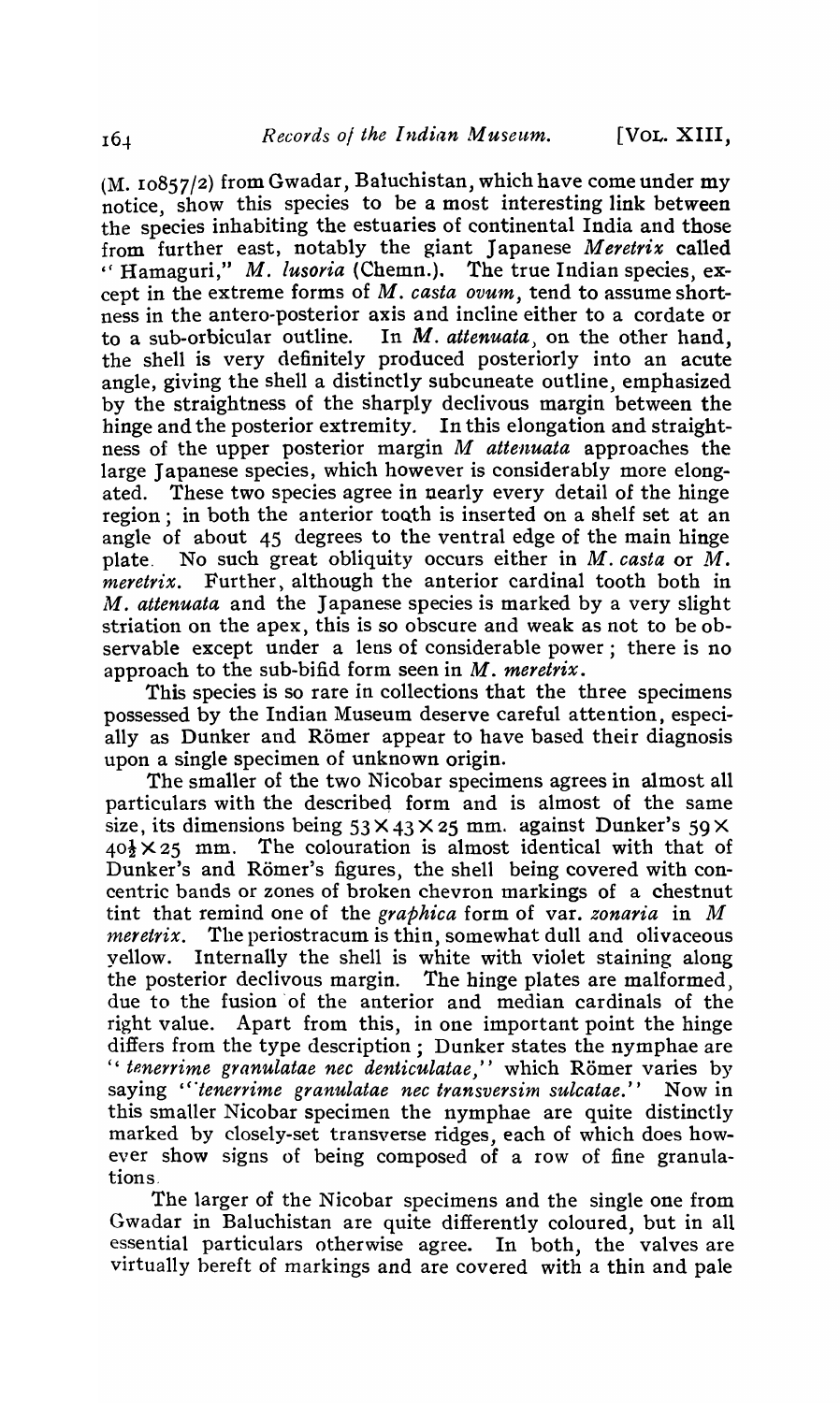straw-coloured periostracum. Anteriorly there is a considerable amount of extraneous black staining, and on the umbones of the Gwadar shell are several imperfect zones of chevron marks. Internally the posterior declivous margin is characteristically stained violet.

In both, the nymphae conform more closely with Dunker's and Römer's descriptions than does the smaller Nicobar specimen; the transverse character of the striae has become obscured and the granulations are apparently irregularly disposed; only here and there can a faint suggestion of transverse disposition be seen. The second cardinal tooth of the left valve of the Gwadar shell is abnormally weak, and it is noteworthy that out of three specimens the cardinal tooth of two depart from the normal.

In all three specimens the pallial sinus is similar. It is strongly marked, deep and almost semicircular. The ventral horn ends in an acute and downwardly turned point approaching closely the form seen in *M lusoria* but more inclined ventrally.

From the above it is obvious that both Dunker's and Römer's descriptions require amendment in two points, namely, sculpturing of the nymphae and the external colouration of the valves. From what I see in this species, reinforced by examination of a very large series of M, *meretrix* as also of several large M. *lusoria*, I am able to say that the sculpturing of the nymphae, in those species of *Meretrix* which attain relatively large size, undergoes distinct degeneration with increase of size and age. In young shells the nymphae are marked by coarse transverse ridges, very distinct and set comparatively widely apart. With advance in age the ridges decrease in prominence while increasing rapidly in number and become more closely set. Finally the ridges begin to break up into rows of granulations, and in the final stage, marking old age, the parallel arrangement in rows of the granulations tnay even disappear entirely, and nothing remain except an area closely set with extremely fine and exceedingly numerous minute granulations without pattern or order.

As there appear to be two distinct colour varieties of this species I propose to separate the nearly unicoloured form under the name  $flava$  diagnosed as follows :-

#### Var. flava, var. nov.

### (Plate VII, figs. 41 and 42.)

Similar to the type in all particulars except in the external colouration of the valves, the zones of zig-zag markings characteristic of the latter being suppressed except sometimes partially upon the umbones; general tint pale straw colour due to the tint of the thin investing periostracum.

Habitat.-Nicobar Islands and Gwadar, Baluchistan (Indian Museum collection).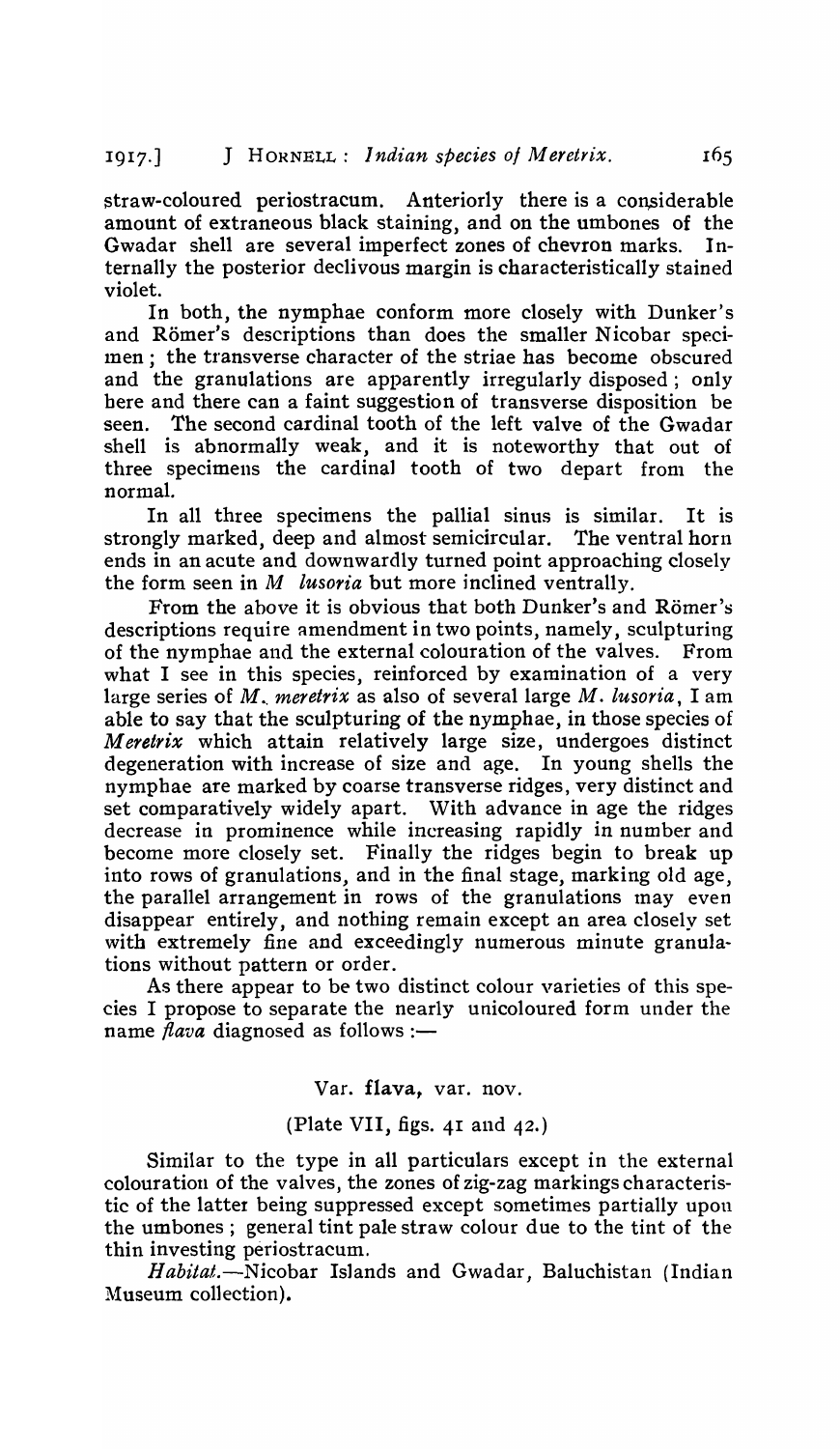*Dimensions.*-The larger Nicobar shell, 63×50 mm.; Gwadar shell,  $64 \times 52 \times 35$  mm., the latter giving the ratio of 100 to  $81.25$ to 54'69·

### 3. Meretrix casta (Chemnitz).

(Plate V, fig. 22; plate VI, figs.  $30-33$ .)

|              | 1782. Venus casta, Chemnitz, Conch. Cab., Vol. VI, p. 349, pl. 33.           |
|--------------|------------------------------------------------------------------------------|
|              | 1835. Cytherea casta, Lamarck, Anim. sans. Vert., 2nd ed., Vol. VI, p. 301.  |
| 1845.        | ovum, Hanley, Proc. Zool. Soc. London, 1845, p. 21.                          |
|              | 1869. Meretrix casta, Römer, Monographie der Molluskengattung Venus,         |
|              | Linne, Band I, subgenus Cytherea, p. 31, pl. xii,                            |
|              | fig. 2.                                                                      |
| $\mathbf{H}$ | ovum, Römer, ibid., p. 38, pl. xi, fig. 4.                                   |
|              | exilis, Römer, ibid., p. 35, pl. xi, fig. 3.                                 |
|              | 1914. Corbicula (Velorita) satparaensis, Preston, Rec. Ind. Mus., X, p. 306, |
|              | figs. 22 and $22a$ , p. 308.                                                 |
|              | 1915. Meretrix casta, Preston, ibid., XI, p. 300 (not his large valve 67×73  |
|              | mm. which is <i>M. meretrix</i> ).                                           |
|              | <i>ovum</i> , Preston, <i>ibid.</i> , p. 300.                                |
| , ,          | ,,<br><i>morphina</i> , Preston, <i>ibid.</i> , p. 300.                      |
| $\cdots$     | $, \,$<br>casta, Annandale and Kemp, Mem. Ind. Mus., V, p. 351               |
| 1916.        | $, \,$<br>(not their $M$ . ovum which is $M$ . meretrix impudica<br>1uv.).   |
|              |                                                                              |

This species is exceedingly variable and ignorance of this fact has caused great confusion over its nomenclature; in M. meretrix the variation is limited largely to the colour design of the valves; in M *casta,* the form of the shell and the proportionate development of the hinge elements are subject to a wide range of variation, apart from· and in addition to much diversity in the surface colour scheme of the valves,

The form described by Chemnitz and by Lamarck under the name *casta* may be considered the type of the species, as the latter's definition accurately summarises the characters of the predominant form found in east coast backwaters and estuaries from the Chilka Lake to Tuticorin. According to Lamarck the shell is "cordato-rotundata, gibba, crassa, alba; pube anoque ovatis, convexis, glaucescentibus; intus violaceo maculata." Shells agreeing with this description never have well developed radial bands, but on some tnediutn-sized individuals from the Chilka Lake  $(M. 10589/2$  A and B) two short unmistakable rays can be made ont on each umbo, and in one case I can trace one of these bands continued as a faint dusky clouding for a considerable distance towards the margin. In variety *ovum* from Malabar the rays are less frequently suppressed (pI. IV, figs. 3 and 4). Hanley's *Cytherea ovum* is a subequilateral variation, whilst Romer's M. *exilis*  is nothing but a young stage of the same variety.

The distributional range of the type form is limited to the east coast of India, where it is found, often in densely stocked beds, in the majority of the backwaters and estuarine channels from Orissa to Cape Comorin. The sub-species *ovum* on the other hand is not found except in occasional and rare individual cases within these limits, but is exceedingly common upon the west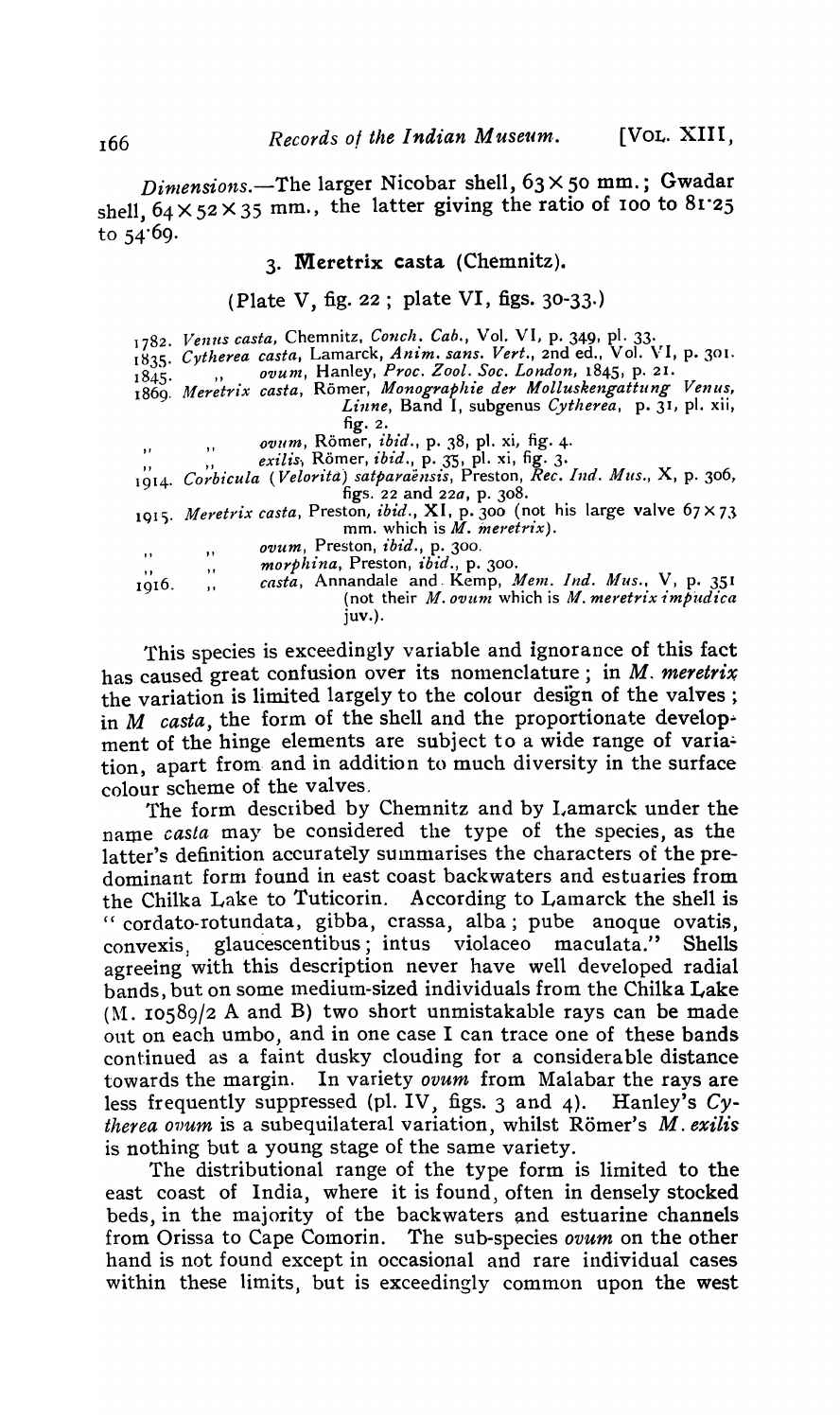coast of India from Cape Comorin to Bombay and again on the west coast of the Malay Peninsula.

The type form attains a larger size than any of the local races of the living sub-species to be described later; in the outer channel of the Chilka Lake, where conditions seem particularly favourable to its growth, it attains a length of 51 mm. by a depth of 47 mm. while its thickness, due to its ventricose shape, is as much as  $33'5$  mm.

The following measurements of individuals of different ages from the three chief localities where the type is found exhibit the great breadth (depth) of the shell as compared with the length, In variety *ovum* the ratio is considerably less owing to its frequent greater elongation. The thickness of the complete shell shows little difference in the two forms. The dimensions are  $:$   $-$ 

|             |          | Millimetres.                | Respective Ratios.             |
|-------------|----------|-----------------------------|--------------------------------|
| Chilka Lake | $\cdots$ | $51 \times 47 \times 33.50$ | $=$ 100 to 92.16 to 65.70      |
| Pulicat     | $\cdots$ | $44 \times 38 \times 28$    | $=$ 100 to 86.36 to 63.63      |
|             | $\cdots$ | $40 \times 33 \times 23$    | $=$ 100 to 82.50 to 57.50      |
| Madras      | $\cdots$ | $39 \times 32 \times 21$ 25 | = 100 to 82.05 to $54.48$      |
| , ,         | $\cdots$ | 21'5×17'75×12'50            | = $100$ to $82.56$ to $58.14$  |
| , ,         | $\cdots$ | $20 \times 17'75 \times 12$ | $=$ 100 to 88.75 to 60.00      |
|             |          | Average of ratios           | $\equiv$ 100 to 85'73 to 59'91 |

The outline of each valve is distinctly cordate (as shown in figs. 30-3r), but this varies considerably even in the Chilka Lake individuals and some show a distinct tendency to elongation posteriorly; these connect with Hanley's *M ovum* (pI. V, fig, 23),

The periostracum in most of the Chilka specimens is olive grey, thin and strongly adherent; smooth and inclined to dullness, it never possesses the brilliant varnish-like polish characteristic of that of *M. meretrix*. In a few Chilka shells it appears much stained with a deep rufous brown, and in one this passes into a blackish brown. Shells from the bed of Pulicat Lake and Ennur backwater scarcely ever retain the olive grey tinge \vhich I believe to be the natural tint of the periostracum in this species; they are almost all deeply stained with rusty brown. The single Tuticorin shell obtained alive was olive grey.

Very marked variation is noticeable in the thickness of the valves, in the strength of the hinge plate, and in the size of the cardinal and lateral teeth in specimens from the east coast of India; the series shown on plate VI, figs. 30-33, illustrate the range in form better than any verbal description. In no case, however, is the shell and hinge so massive as in the sub-fossil variety described below as var, *satparaensis,* 

On the west coast of India from Travancore as far north at least as Bombay, a variety of M. *casta* is found in every estuary and backwater in such immense numbers that it has acquired a position of considerable economic importance among the fishing community, of whom hundreds engage in its collection during the dry season when the level of water is low in the channels. The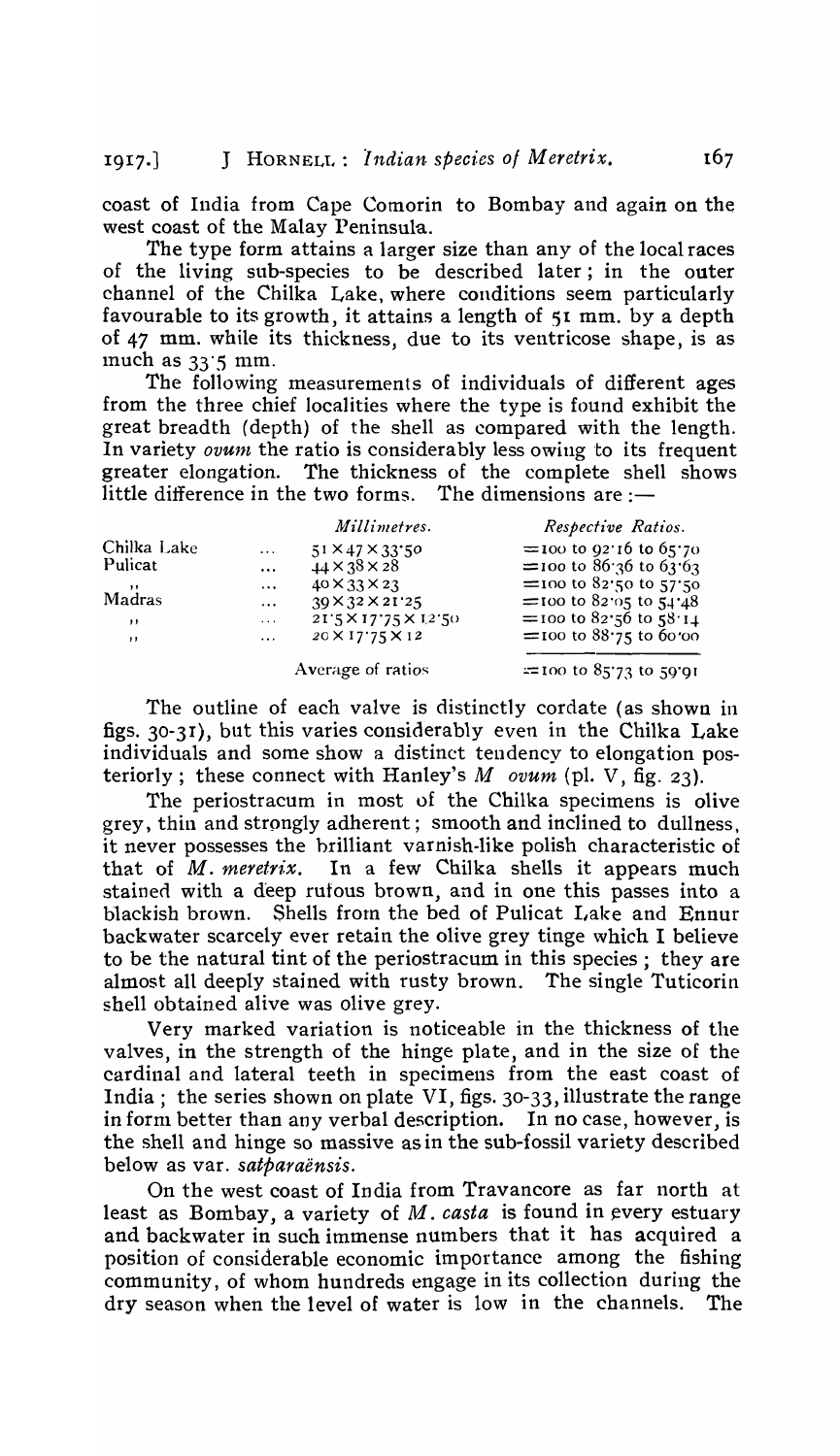lower classes esteem it because of its cheapness and tastiness, and its shells owing to their solidity, have considerable value to the local lim'e-burners as a source of lime. The inherent variability already noted as of considerable range on the east coast is greatly intensified on the west coast. This is due to two factors:  $\overline{a}$ ) the much more diversified conditions under which the species exists on the latter coast, and  $(b)$  the vastly greater numbers of individuals involved.

On the west coast the rainy season is much more prolonged and the rainfall much heavier than on the east; as a consequence the backwaters, even close to their seaward entrances, have a low salinity for months in the year—during the height of the floods it is difficult to conceive of the water in even the lowest reaches<br>being anything but wholly fresh Hence, to survive requires in being anything but wholly fresh any estuarine mollusc marked power of adaptability to rapidly altering physical conditions. This quality is considerable in  $M$ . This quality is considerable in  $M$ . *casta* and is assisted by its numerical abundance, which furnishes the requisite numbers for the successful intervention of natural selection in the problem. The struggle for existence under these conditions is obviously a hard one and the west coast races of M. casta show the effects thereof in several characteristics. They seldom exhibit vigorous growth; dwarfing is the rule; extreme variations in form are to b'e counted as favoured if not induced by these conditions. Malformations are numerous and corrosion of the umbonar region is nearly always present. Complete adaptability has not even yet been attained; mortality is excessive every flood season, and the vast Inajority of each generation do not survive to a second year of existence.

In the biological survey of such an estuary as that of the Baliapatam river in North Malabar, it is most significant to notice that only at the mouth are large and vigorous examples of M. *casta*  found strictly comparable with the type form inhabiting the seaward channels of Chilka and Pulicat Lakes, where the duration of river floods is short and where tidal influence is never wholly lost except for a comparatively short period in each year. The most seaward beds in the Baliapatam estuary yield shells almost exactly similar to poorly grown east coast ones. In both, the ventricose and cordate form is emphasized ; the colour of the Baliapatam shells is stained rufous red as in Pulicat shells, and the main distinctions to be noted in average shells are that the elongation of the posterior angle of the shell is slightly 'more pronounced, while neither the escutcheon nor the vulva or coloured area of the upper posterior region show more than a trace of the elevation ot reflection in the median line, which is usually present in most east coast individuals. On the other hand, the differences between selected specimens of the east and the west coast forms are less than the differences between the extremes met with in purely east coast or in purely west coast shells.

In sheltered creeks where a fairly high salinity is maintained for several months after spawning, individuals grow rapidly and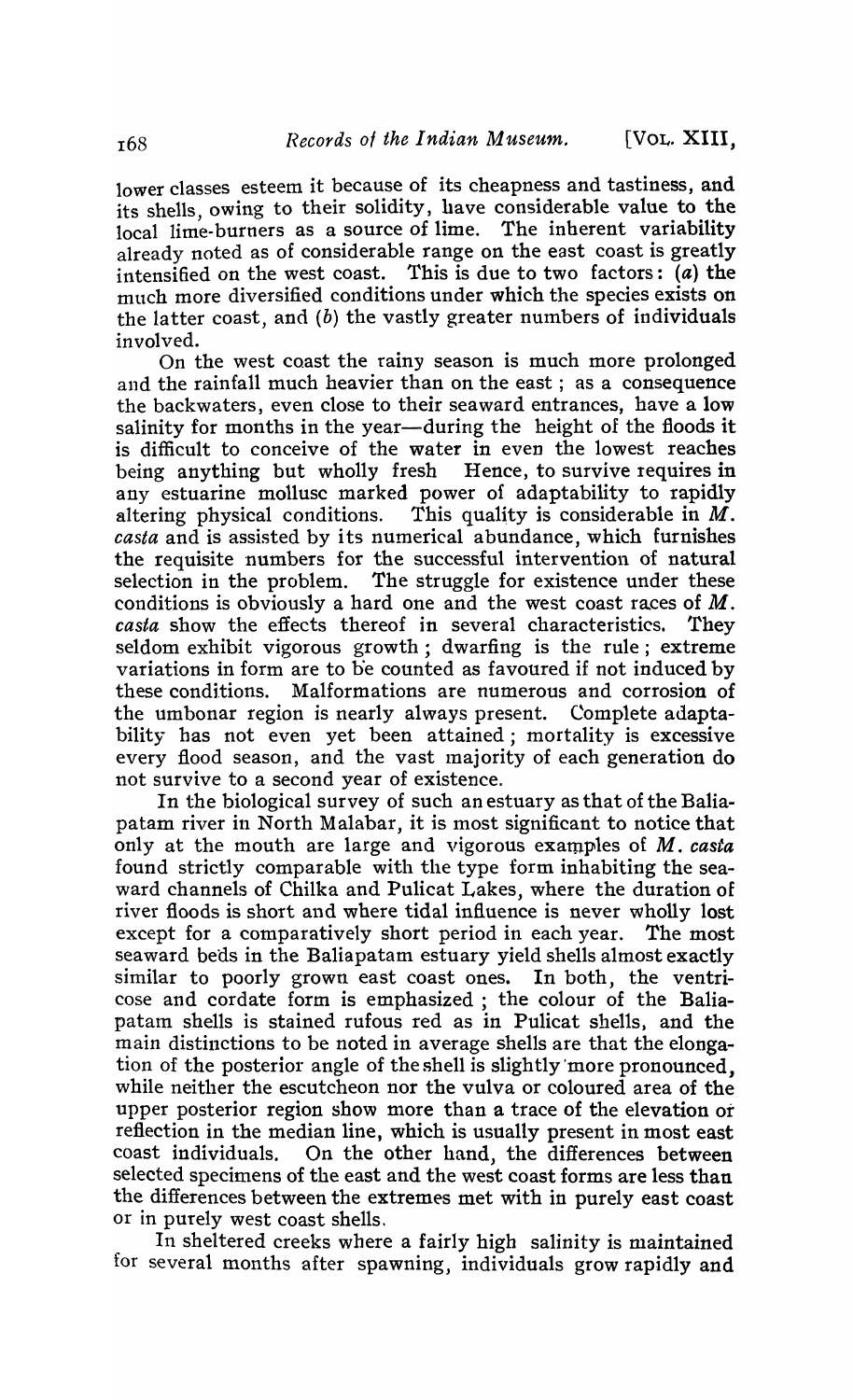retain their olive grey periostracum free of stain. These shells grow uninterruptedly, show no rest phases, become. stout in substance, and show no corrosion of the umbones; not infrequently two radial lines, sometimes of chevron-shaped marks, are apparent in the umbonar region. The latter approximate to the colouration seen in young specimens of M. *meretrix* var. *morphina,* while the undecorated ones approach Hanley's M. *ovum.* These forms never seem to attain a larger size than 35 mm. in length, as they either die off when the great floods come or else become stained and corroded and pass thereafter as variations of the large form described from the seaward channels.

Further up the backwater, conditions become less favourable for M. *casta;* the bottom is less sandy and more muddy, the action of the rapid flow of the river current becomes a new factor, low salinity continues over a greater length of time, while, finally, the appreciable amount of organic acids present in the drainage from the hills and adjacent rice fields causes rapid corrosion of the shell, especially upon and around the umbones. One of the most marked effects of these altered conditions, and of the efforts made to give accommodation to them, is a change in the fonn of the shell. From being cordate and ventricose, the shape changes to one which is distinctly compressed laterally and of pronounced elongation in the antero-posterior axis. The young shells are almost almond-shaped, so extreme is the compression and accompanying elongation. With age they become blunter at either end and in their extreme phase exhibit a distinct convergence in outline and general shape to that of the freshwater mussel *(Lamellidens marginalis).* The umbones show considerable modification during these changes; in typical *M casta* they are set obliquely, their apices directed forwards and inwards; in the riverine forms, now being noted, they are usually straightly incurved (cf. Hanley's M. *ovum*—" natibus recte incurvatis "), and as their points usually disappear through corrosion, this distinction becomes still more emphasized; even in cases also where the umbones originally were curved forwards, this appearance becomes obscured and is eventually lost by the effects of corrosion.

So greatly specialised is this form that it appears worthy of being given a varietal name, for the sake of clearness. As Hanley's M ovum occupies a fairly central position in the chain of gradations to be grouped in the new variety, I propose to retain *ovum* as a suitable name for this assemblage. I must say, however, that no clear line of distinction can be drawn between this and the more estuarine forms. Every gradation can be found between both sections, and a complete series of examples can easily be formed, showing every step in the change from a short ventricose cordate form through a roundly ovate stage to an elongated somewhat laterally compressed elliptical form, totally unlike that standing at the other end of the series.

The substance of shells from west coast estuaries is distinctly thinner than that of those from the east coast, due possibly to a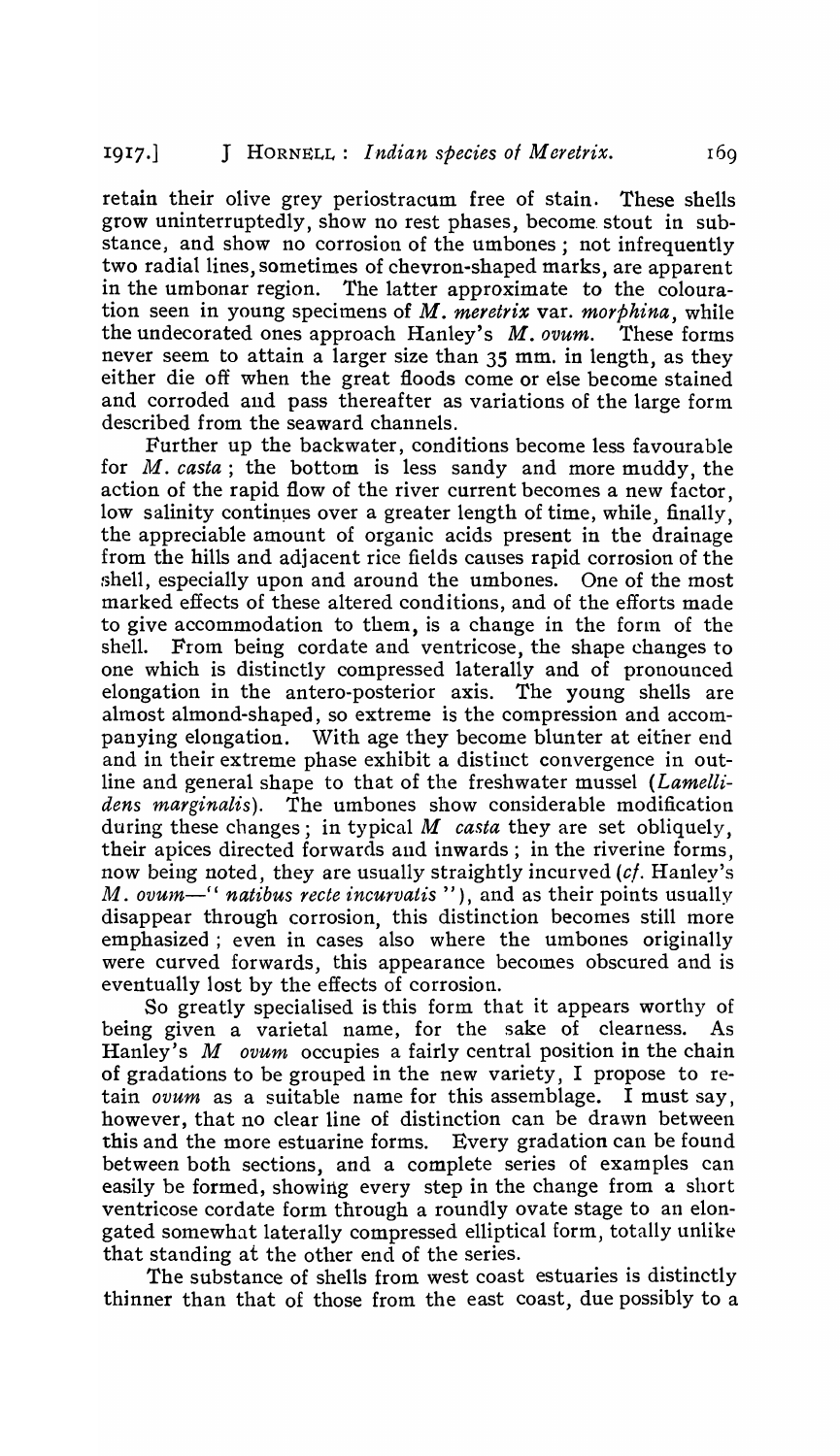smaller lime content in the west coast rivers. Here I should mention that much of the variation found in the form and proportions of the umbones and hinge region of *M casta,* is due to the effect upon the size and relative relationship of these parts, caused by the exceedingly variable rates at which the shell increases in thickness under different conditions. Exceptionally rapid growth in thickness tends to produce a humped and corbicular shape, while rapid growth in length and breadth with slow deposits of lime salts give a compressed form with flat umbonar region. Under certain conditions not now prevailing, but which existed at the very recent geological period when the shell-pits of swamps round the margins of the larger backwaters of the eastern coast were being formed, the deposit of lime salts must have progressed at a greater rate than the most rapid now existing, for in these sub-fossil deposits \ve got an immensely massive form of M. *casta.* This shell at first sight appears so different in hinge form and in general shape from the type of M. *casta* that one does not hesitate to treat it as a different species. Hence \ve find Preston describing it as a *Cyrenid*  under the name of *Corbicula (Velorita) satparaensis.* He saw cause to modify this opinion later and in *Rec. Ind. Mus.,* XI, p. 300, he rightly assigned it to M. *casta.* In this I agree with him, after a comparison of a long series of young individuals of the massive form as opposed to those of the type. This gave conclusive evidence of identity, as the extreme comparative solidity of the variety is rapidly lost as we descend in the series till at last among small individuals of the type and of the variety, of  $\frac{3}{4}$  inch in length, we attain practical identity and it becomes impossible to differentiate the one from the other.

Another factor which has a determining influence in modifying the form of the shell is current action. In channels and creeks where the current is slow and weak, the inflated cordate and ovate forms persist; where the current is strong, the form tends to become abnormally elongate and flattened. Such. condition and effect are seen wherever M. *casta* has managed to establish itself in the main channel of the west coast rivers at a relatively considerable distance from the sea. Elongation is particularly strong in case of young individuals. This change is an adaptation to counteract the danger which a rotund form such as that of the type would be subject to when exposed to strong current influence. The flattened form is less liable to be rolled along, just as this same general shape has similar utility in the case of *Donax cuneata* which lives in the surf-troubled sands of our beaches, where a rounded form would subject it to the peril of being rolled forwards and backwards on the beach with every alternate surfbreak and backwash.

*Distribution of M. casta (type).*—East coast of India, from the Chilka Lake to Tuticorin in backwaters and connecting canals. Also Ceylon and Singapore according to Römer; it certainly occurs in Ceylon, but I anl very doubtful in regard to Singapore as all the specimens in the Indian Museum collection from this locality undoubtedly belong to var. *ovum.*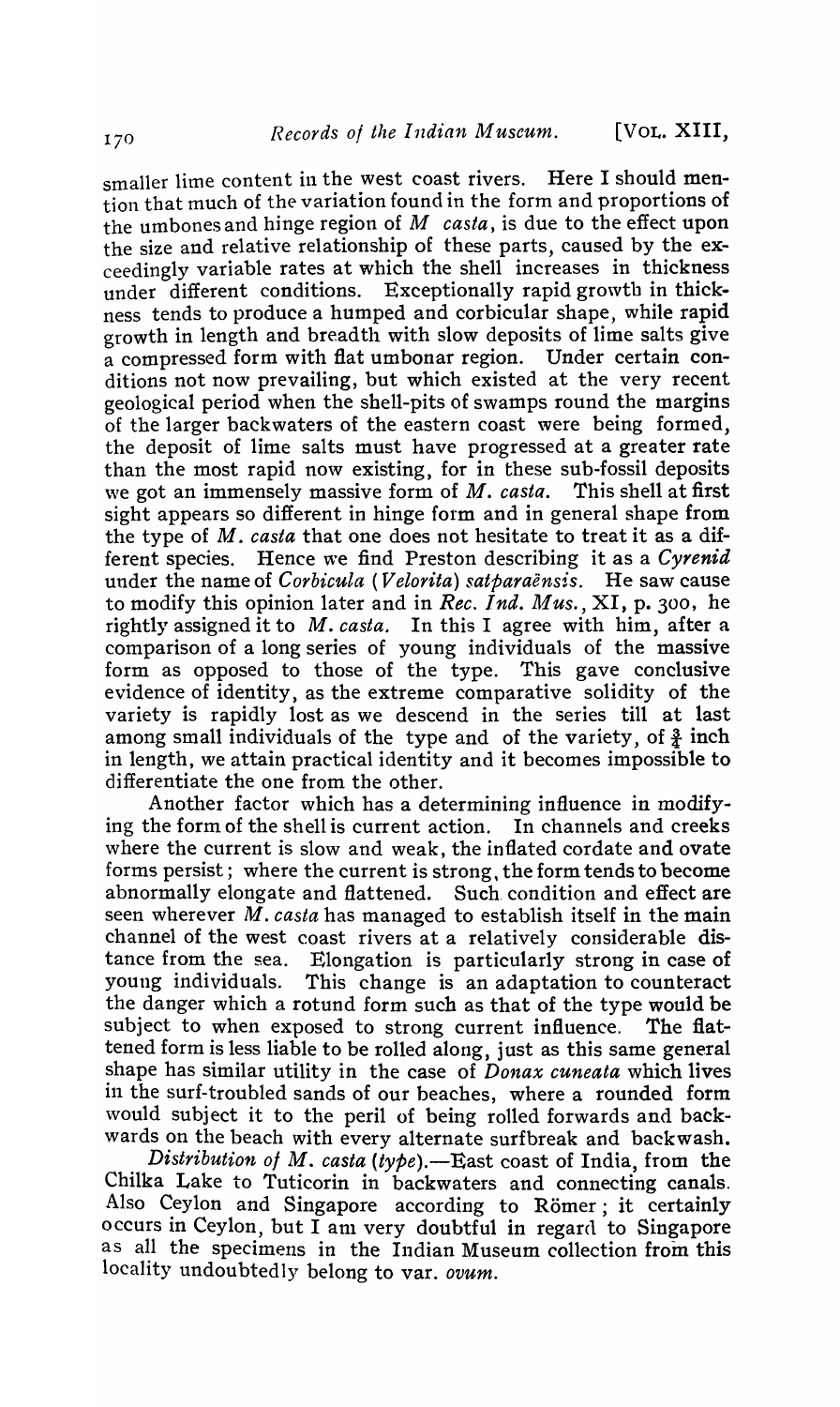It also occurs sub-fossil at various places in the east coast of India from Ganjam to Tuticorin.

Below are descriptions of the two varieties which I now pro $pose :=$ 

# (a) Variety ovum (Hanley).

(Plate IV, figs.  $1-4$ ; plate V, figs.  $23-26$ ; plate VI, figs.  $34-38$ ).

1845. Cytherea ovum, Hanley, Pro. Zool. Soc. London, 1845, p. 21.

1869. Meretrix exilis, Römer, *Monographie der Molluskengattung Venus. Linn.,* Band I, p. 35.

Shell variable in form, ranging from elongate ovate to oblong, not usually inflated, moderately compressed, fairly solid, equivalve, sub-equilateral, white, with or without two more or less complete narrow divergent brown bands radiating from the umbo to the ventral margin-these bands very frequent in young specimens but usually suppressed in the adult; covered with a thin, dull olive or yellowish grey periostracum often stained with brown; umbones centrally disposed, weak, not prominent, little curved or else bent straight inwards, the latter appearance commonly emphasized by corrosion which may extend to a considerable extent around each umbo; dorsal margin on each side of umbo inclined to convexity, thin and usually without reflected margin; ventral margin varies from convex to nearly straight, entire; anterior side rounded; posterior side produced rather more than the anterior. ed; posterior side produced rather sometimes sub-angular, upper margin stained exteriorly with greenish grey; escutcheon ovate, sub-obsolete interior surface white, stained violet along the upper posterior margin, also frequently along the ventral edge of the hinge plate, and sometimes above the anterior adductor scar; hinge as in the type except that it is weaker, narrower and more elongate in consonance with the lengthening of the entire shell; surface of the escutcheon flattened and not elevated along the median line as in the type; pallial sinus shallow as in type. Dimensions variable, usually not exceeding 43 mm. in length by 35 mm. in depth and 26 mm. in thickness in vigorously grown individuals, generally the size is smaller and  $37 \times 30 \times 22$  mm. may be taken as a fair average.

The main points of difference between this variety and the type are: (a) the more pointed outline of the posterior angle of the shell; (b) the frequent presence of radial banding; (c) the narrower and more elongated form of the hinge;  $(d)$  the flattened surface of the escutcheon as opposed to its convex form in the type, whereby in the latter the edge of the shell immediately above the anterior lateral dental pit in the left valve is reflected outwards as a prominent lip.

*Dimensions.-The* following table gives particulars of the length and breadth of the valves in 18 individuals from 6 different localities, with in addition the maximum transverse diameter of the entire shell in 14 instances. The relative ratios of these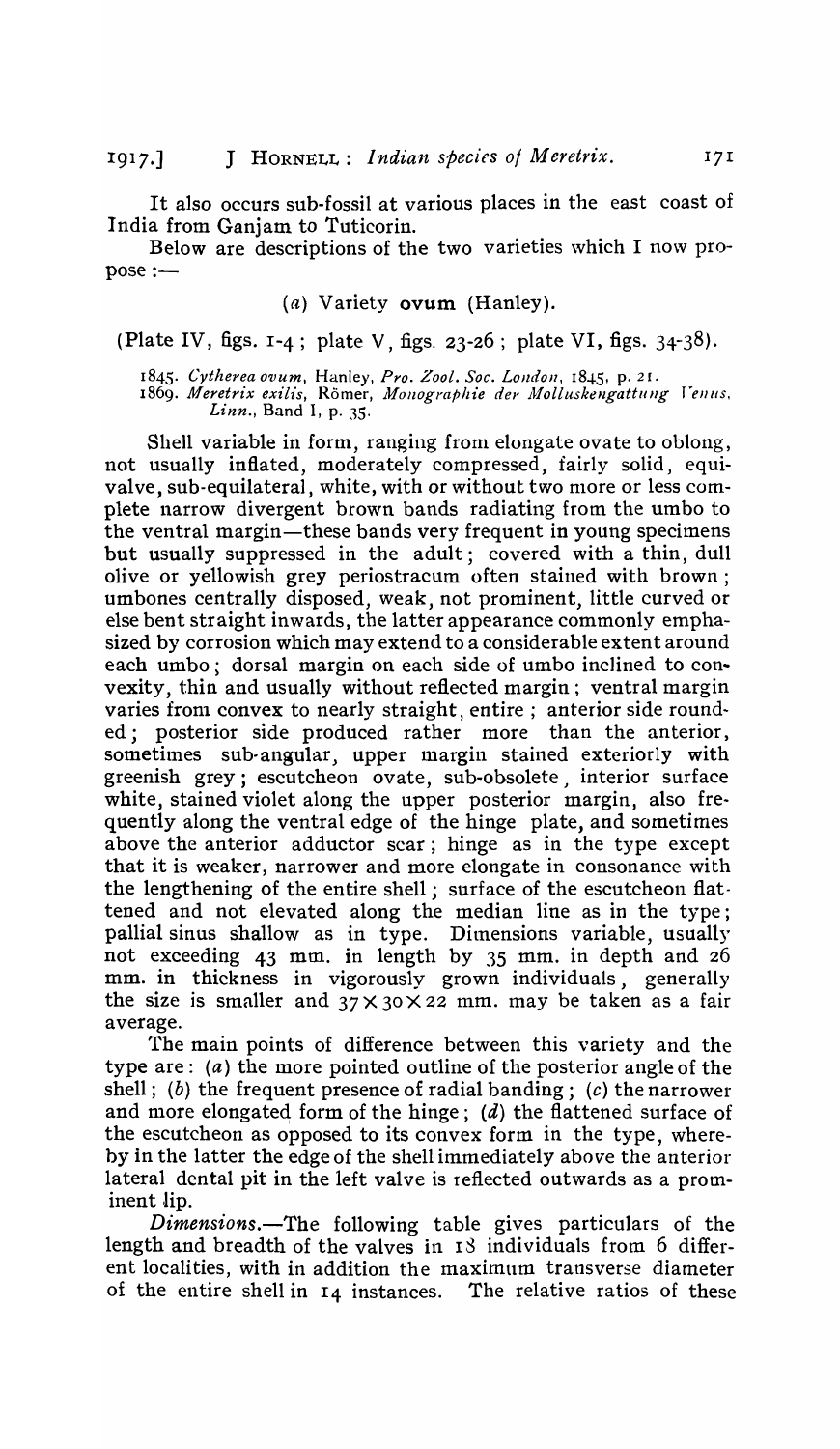|                          | Millimetres.                                                                                                                                                                                                                                                   | Respective Ratios.                                                                                                      |
|--------------------------|----------------------------------------------------------------------------------------------------------------------------------------------------------------------------------------------------------------------------------------------------------------|-------------------------------------------------------------------------------------------------------------------------|
| Malacca<br>(M. 10847/2)  | $\begin{cases} 3^{1} \times 25 \\ 30 \times 25 \\ 30 \times 24 \\ 31 \times 25 \end{cases}$                                                                                                                                                                    | $=$ 100 to 80.65<br>= $100 \text{ to } 83'33$<br>$=$ 100 to 80.00<br>$=$ 100 to 80.65                                   |
| Singapore $(M. 10837/2)$ | $49 \times 39 \times 28$                                                                                                                                                                                                                                       | $=$ 100 to 79.59 to 57.14                                                                                               |
| Mahé                     | $\cdots \begin{cases} 35 \times 27\frac{1}{2} \times 20\frac{1}{4} \\ 30 \times 27 \times 21\frac{3}{4} \end{cases}$<br>$(41 \times 31 \times 25\frac{1}{4})$                                                                                                  | = $100 \text{ to } 78.57 \text{ to } 57.86$<br>$=$ 100 to 90'00 to 72'5<br>$\equiv$ 100 to 82.93 to 61.58               |
| Tellicherry              | $\begin{array}{c}\n\begin{array}{c}\n26\frac{1}{2} \times 10\frac{1}{2} \times 13 \\ 37\frac{1}{2} \times 29 \times 20\frac{1}{2} \\ 29 \times 21\frac{1}{4} \times 14\frac{1}{2}\n\end{array}\n\end{array}$<br>$33\frac{1}{4} \times 26 \times 18\frac{1}{2}$ | $\equiv$ 100 to 73.58 to 49°05<br>=100 to 77.33 to 54.67<br>$\equiv$ 100 to 73.28 to 50.00<br>$=$ 100 to 78.20 to 55.64 |
| Mangalore                | $\cdots \begin{cases} 39\frac{1}{2} \times 31 \times 22\frac{1}{2} \\ 37 \times 32\frac{1}{4} \times 22\frac{3}{4} \\ 29\frac{1}{4} \times 24\frac{1}{4} \times 17\frac{3}{4} \\ 27\frac{1}{4} \times 22\frac{1}{2} \times 18 \end{cases}$                     | $=$ 100 to 78.48 to 56.96<br>$=$ 100 to 87.16 to 61.49<br>$\equiv$ 100 to 82.91 to 60.68<br>$=$ 100 to 82.57 to 66.06   |
| Madagara                 | $\begin{cases} 39\frac{1}{2} \times 34\frac{1}{2} \times 26\frac{1}{2} \\ 38\frac{1}{2} \times 34\frac{3}{2} \times 25 \end{cases}$                                                                                                                            | $=$ 100 to 87.34 to 67.09<br>$=$ 100 to 90.26 to 64.94.                                                                 |
|                          |                                                                                                                                                                                                                                                                |                                                                                                                         |

dimensions have also been worked out to permit of accurate comparison,

Average of ratios

The above figures bespeak a very considerable degree of variability among these shells, ranging in the ratios of the three dimensions from roo: 73"28 : 50 to 100 : 90"26 : 64'94 in the case of two extreme forms, The average ratios deduced from the above 18 examples work out however at roo: 81'49 : 59"69 which are not far removed from those of the type  $form - 100 : 85'73 : 59'9$ . This approximation of the averages of the two groups furnishes contributory evidence in favour of the view that their differences are insufficient to warrant separation as distinct species; at the most, even when we take into consideration the divergences in outline, in the structure of the hinge and in the position of the umbones, the west coast group can be accounted only a variable variety of the type.

Localities.-The inner sections of tidal estuaries and backwaters on the west coast of India from Cape Comorin to Bombay. Very rarely from the east coast where higher saline conditions favour the predominance of the type form (No. 4792 Ind. Mus. coll., from Tinnevelly, and some among No. 10588/2 from the beach at Vizagapatam; the latter are however probably of sub-fossil origin). It appears again on the western coastline of the Malay Peninsula, typical specimens coming from Malacca and Singapore (Ind. Mus, colln. M.  $10847/2$  and  $10837/2$ ). Further north, a specimen from Arakan (M.  $10841/2$ ), size  $44 \times 36.75$  mm., appears to be intermediate between the type and this variety; in it the characters of the two seem fairly evenly balanced, but after careful analysis of each character, I am satisfied it should be assigned to var. *ovum.* Hence I expect that eventually it will be found that this variety is as characteristic of the whole of the eastern shores of the Bay of Bengal as it is of the west coast of Peninsular India.

 $=$  100 to 81.49 to 59.69